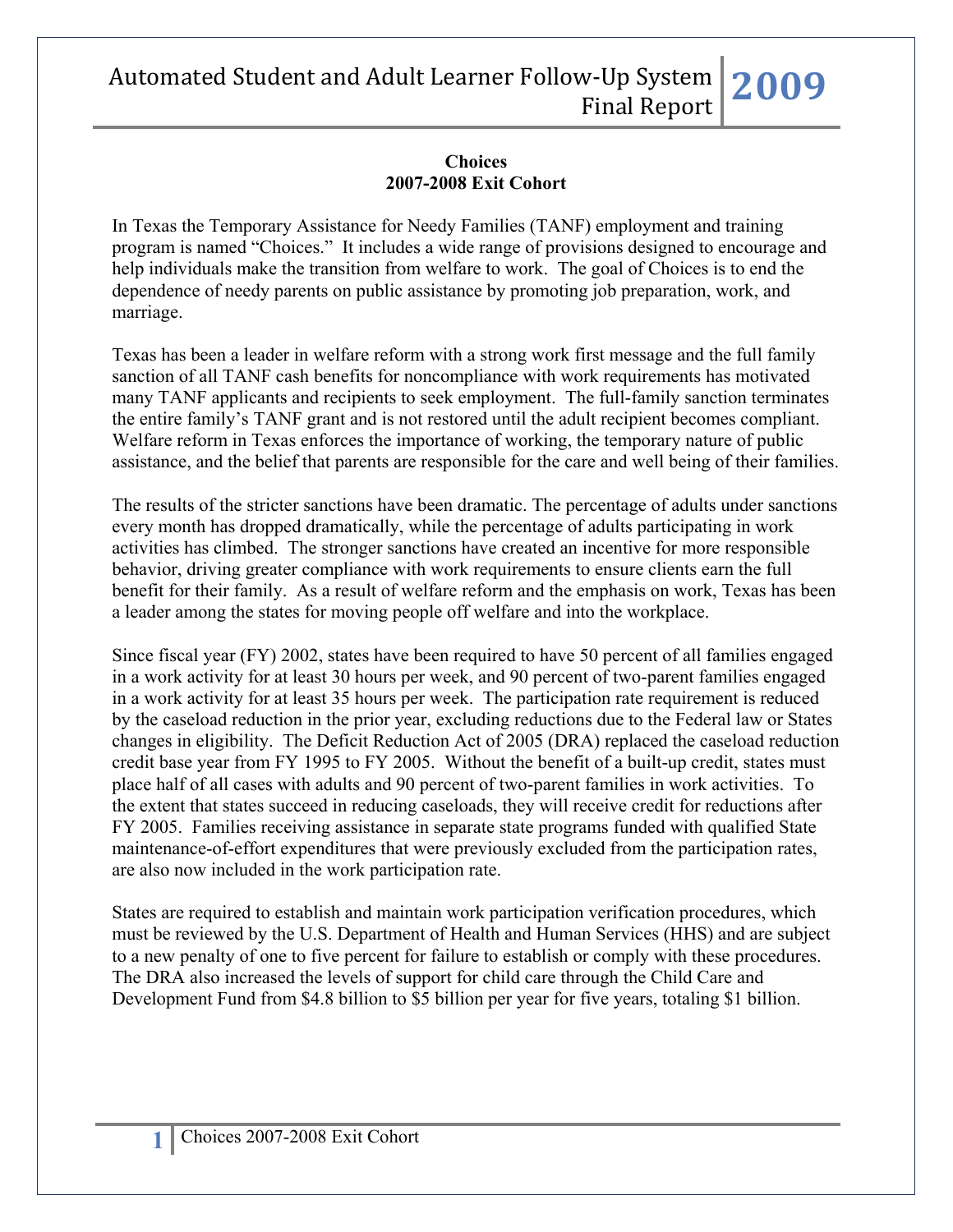### **Methodology**

The Labor Market and Career Information (LMCI) department of TWC received 290,674 duplicate seed records for the 2008 Choices program year (October 1, 2007 to September 30, 2008) from The Workforce Information System of Texas (TWIST). Each seed record represents a unique combination of a client Social Security Number (SSN) and a program service they received. Because many clients received more than one service, the input file included the same SSN multiple times. We grouped the records by SSN and service code and then deleted the records with service codes not used by the Choices program. This left us with 34,064 usable duplicate seed records. The seed records were then separated into "Core," "Non-Core," or "Core (with Limit)" depending on the services provided. The seed records were also separated into three activities: Employment, Education, and Training. Once that was complete, the records were unduplicated by SSN and by activity. If a participant appeared in more than one activity, the record for the activity of priority was retained and other record was deleted. The Choices program serves two populations, Adults and Teens, and activities are prioritized differently for each group. The priority activity for Adults is Employment, followed by Training, and then Education. The priority activity for Teens is Education, followed by Employment, and then Training.

After removing the duplicate records by activity, we were left with 31,353 records. Individuals found earning more than \$25,000 in the snapshot quarter were identified and these records were removed from analysis, based on the likelihood of inaccurate wage record data and to reduce the possibility of inappropriately skewing statistical measures of central tendency. This left 31,301 usable, unique records for the Choices exit cohort.

The seed records were then linked to the UI Wage Records database for the  $4<sup>th</sup>$  quarter of 2008 to determine employment and earnings. Earnings were summed across unique SSN and the 4-digit North American Industry Classification System (NAICS) code of the employer that paid the most wages was retained for analysis.

Supplemental employment linkages were performed with the Federal Employment Data Exchange System (FEDES), which includes the U.S. Department of Defense (DOD), the U.S. Office of Personnel Management (OPM), and the U.S. Postal Service (USPS).

The seed records were also sent to the Texas Higher Education Coordinating Board (THECB) for linkage to the postsecondary master enrollment records for the fall semester of 2008. This linkage is used to locate any former Choices program participants who are pursuing higher education at a postsecondary institution in Texas and therefore may not be found working.

Finally, the seed records were linked to the Texas Bureau of Vital Statistics (TBVS) in order to determine if any former program participants were deceased. All records with positive matches have been excluded from subsequent analysis. The remaining 37,403 records were used for analysis in this report.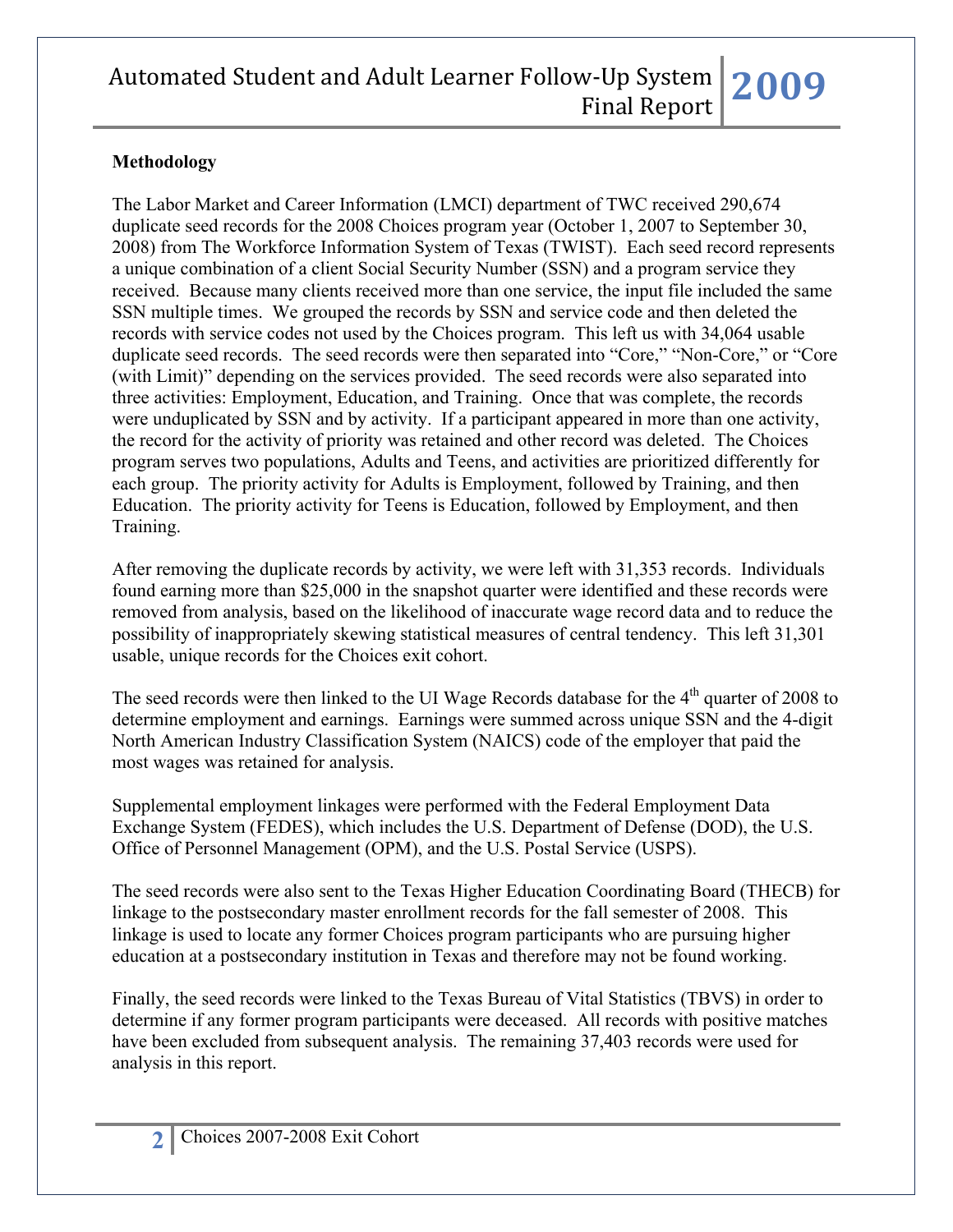#### **Results**

We can see in Table 1 employment and earnings for the entire Choices cohort by group. Each side of the table has been sorted independently of the other, with the overall cohort total included in the sort. This allows for the ranked display of two different pieces of information in the same table, and it also allows us to see how the groups compared to the total employment and earnings. As in previous years, the Choices cohort is overwhelmingly comprised of adults, which is why the percentage of employed adults (55.3%) is a close approximation of the overall cohort employment, 55.1 percent. The earnings data are also quite similar. Overall median earnings for the cohort were \$2,693 in  $4<sup>th</sup>$  Otr. 2008.

| $\frac{9}{6}$<br><b>Working</b> | N      |       | <b>Choices Group</b> | N      | <b>Median</b><br><b>Earnings</b> |
|---------------------------------|--------|-------|----------------------|--------|----------------------------------|
| 55.3                            | 30,282 | Adult | Adult                | 30,282 | \$2,736                          |
| 55.1                            | 31,301 | Total | Total                | 31,301 | \$2,693                          |
| 49.3                            | .019   | Teen  | Teen                 | 1,019  | \$1,549                          |

### **Table 1. Employment and Earnings by Choices Group**

Just as the Choices cohort is overwhelmingly adult, it is also overwhelmingly female in composition (Table 2). Females had the highest overall employment percentage for the quarter at 55.5 percent. Excluding unknowns, males had the highest median quarterly earnings during the study period with \$4,031.

|  | Table 2. Employment and Earnings by Gender |  |  |
|--|--------------------------------------------|--|--|
|--|--------------------------------------------|--|--|

| $\%$    |                                                                                                       |         |   |                 |        | <b>Median</b> |  |  |
|---------|-------------------------------------------------------------------------------------------------------|---------|---|-----------------|--------|---------------|--|--|
| Working | N                                                                                                     | Gender  | N | <b>Earnings</b> |        |               |  |  |
| 55.5    | 28,191                                                                                                | Female  |   | Unknown         | n/a    | \$5,471       |  |  |
| 55.1    | 31,301                                                                                                | Total   |   | Male            | 3,108  | \$4,031       |  |  |
| 51.4    | 3,108                                                                                                 | Male    |   | <b>Total</b>    | 31,301 | \$2,693       |  |  |
| 50.0    | n/a                                                                                                   | Unknown |   | Female          | 28,191 | \$2,598       |  |  |
|         | <b>Note:</b> Cells with values less than 5 are marked "n/a" to protect the privacy of cohort members. |         |   |                 |        |               |  |  |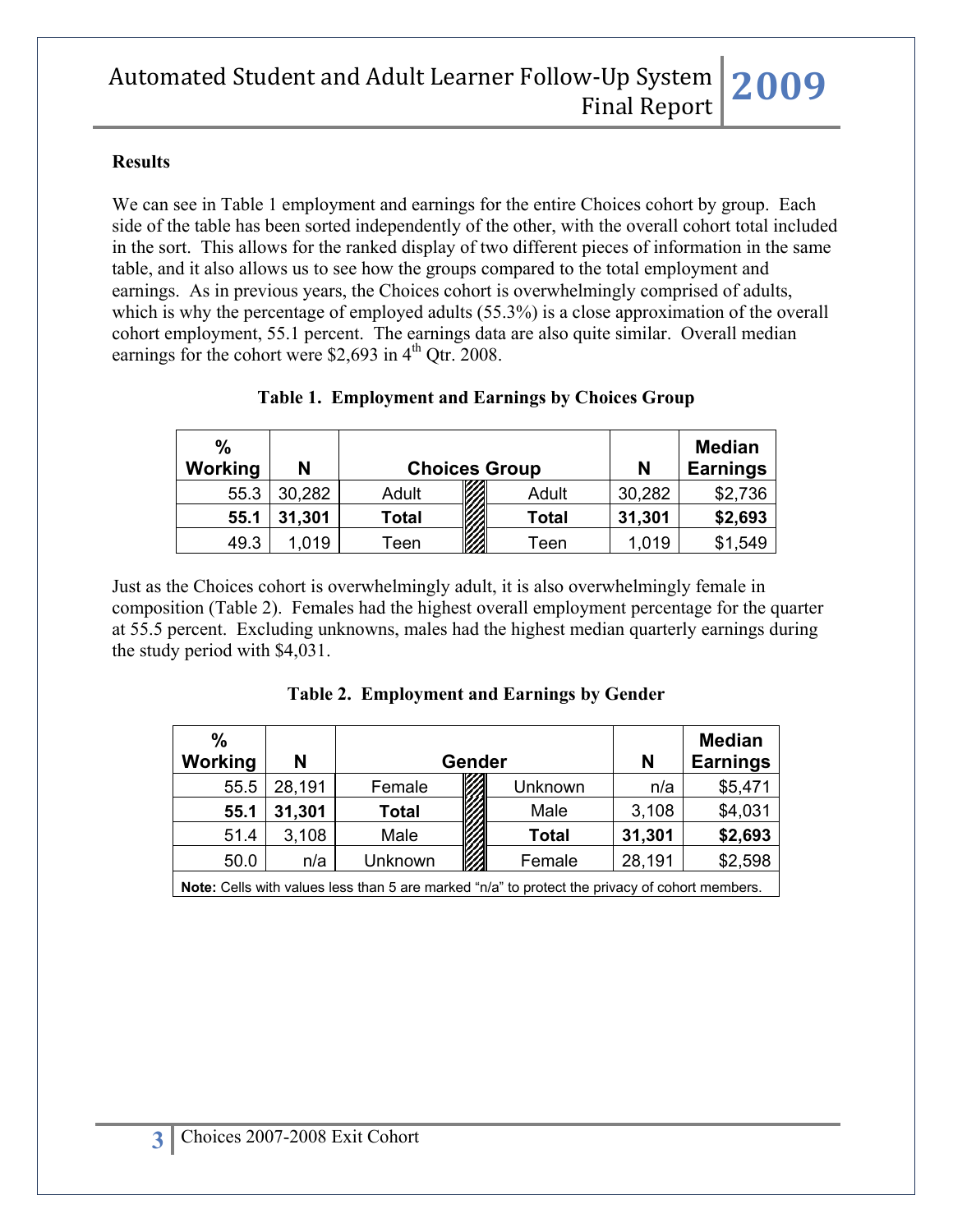Black program participants, with employment of 56.3 percent, had the highest employment of any racial sub-group and also had a higher working percentage than the overall cohort (Table 3). Whites, the largest racial sub-group, had employment of 54.2 percent. Asians had the highest median quarterly earnings in  $4<sup>th</sup>$  Qtr. 2008 with \$3,850. All racial sub-groups except the two largest had earnings greater than the overall cohort earnings.

| $\frac{0}{0}$<br>Working | N      |                    | Race |                                        | N      | <b>Median</b><br><b>Earnings</b> |
|--------------------------|--------|--------------------|------|----------------------------------------|--------|----------------------------------|
| 56.3                     | 12,039 | <b>Black</b>       |      | Asian                                  | 247    | \$3,850                          |
| 55.3                     | 5,544  | Other/Unknown      |      | Hawaiian Native or<br>Pacific Islander | 96     | \$3,178                          |
| 55.1                     | 31,301 | <b>Total</b>       |      | Other/Unknown                          | 5,544  | \$2,885                          |
| 54.8                     | 383    | American Indian    |      | American Indian                        | 383    | \$2,842                          |
| 54.2                     | 12,992 | White              |      | <b>Total</b>                           | 31,301 | \$2,693                          |
|                          |        | Hawaiian Native or |      |                                        |        |                                  |
| 49.0                     | 96     | Pacific Islander   |      | White                                  | 12,992 | \$2,647                          |
| 43.7                     | 247    | Asian              |      | <b>Black</b>                           | 12,039 | \$2,622                          |

**Table 3. Employment and Earnings by Race (without Regard to Ethnicity)**

Table 4 displays employment and earnings by education level at entrance into the Choices program for the entire cohort. A majority of participants entered the program with a high school diploma or the equivalent (23,780, or 76.0% of the cohort). Participants entering with a baccalaureate degree or above had the best labor market outcomes during the target quarter, with employment at 62.7 percent, median earnings of \$5,395.

### **Table 4. Employment and Earnings by Education at Entry**

| $\frac{0}{0}$<br>Working | N      |                 | <b>Education at Entry</b> | N      | <b>Median</b><br><b>Earnings</b> |
|--------------------------|--------|-----------------|---------------------------|--------|----------------------------------|
| 62.7                     | 442    | BA and above    | BA and above              | 442    | \$5,395                          |
| 61.9                     | 5,339  | More than HS    | More than HS              | 5,339  | \$3,483                          |
| 55.1                     | 31,301 | <b>Total</b>    | No grade                  | 108    | \$2,850                          |
| 54.1                     | 23,780 | High School/GED | <b>Total</b>              | 31,301 | \$2,693                          |
| 49.1                     | 108    | No grade        | <b>High School/GED</b>    | 23,780 | \$2,525                          |
| 46.5                     | 1,632  | Elementary/ESL  | Elementary/ESL            | 1,632  | \$2,275                          |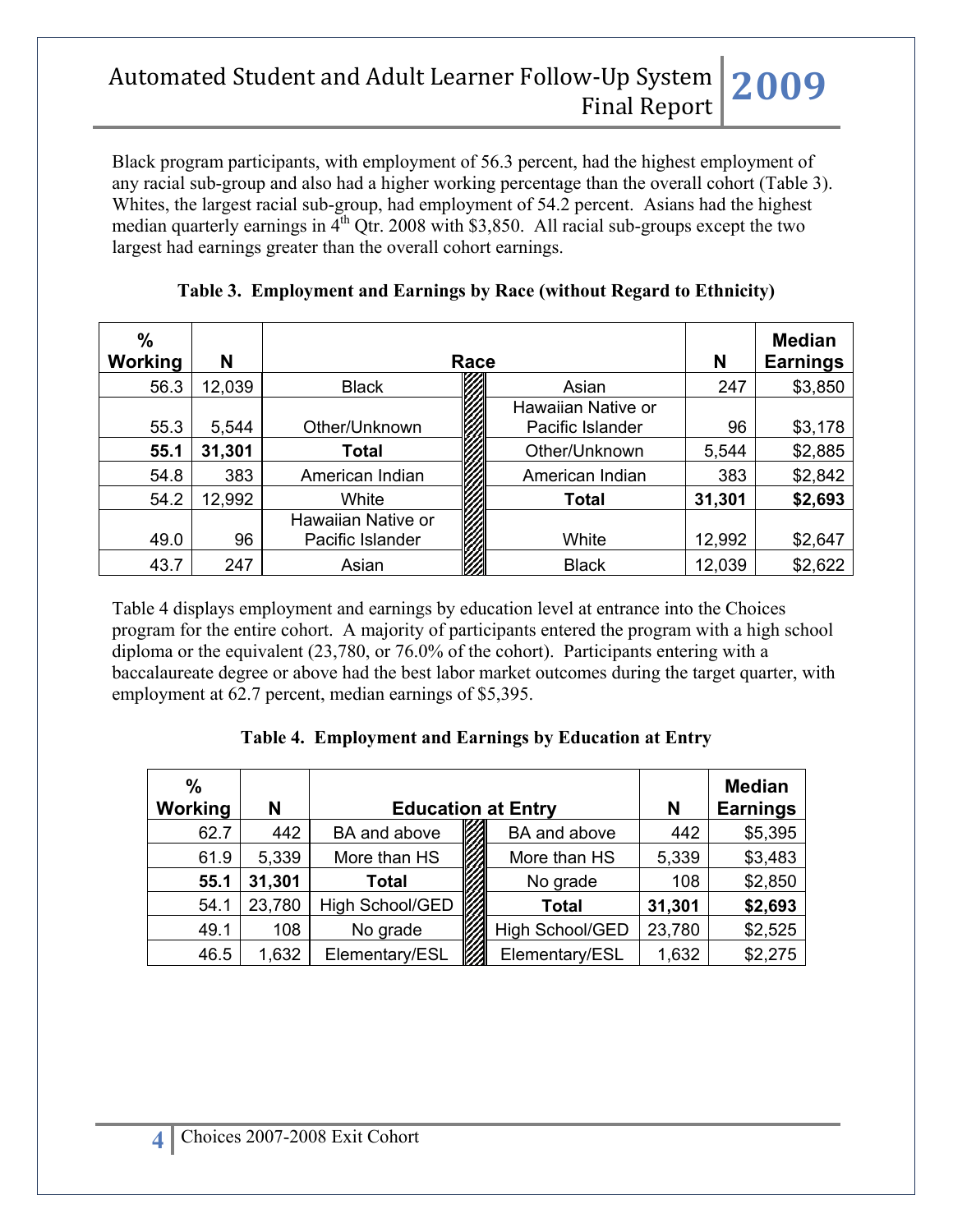Table 5 shows employment and earnings for Choices participants involved in Core, Non-Core, and Core (with Limit) activities. The majority of Choices participants were involved in Core (with Limit) activities. Some activities included in the Core (with Limit) category are: Occupational/Vocational Training; Job Search Assistance/Job Search; and Job Readiness/Pre-Employment Skills. Participants in the Core category had the highest employment, 63.7 percent, and the highest median earnings with \$3,083.

| $\%$<br>Working | N      | <b>Core Category</b> |                   | N      | <b>Median</b><br><b>Earnings</b> |
|-----------------|--------|----------------------|-------------------|--------|----------------------------------|
| 63.7            | 4,986  | Core                 | Core              | 4,986  | \$3,083                          |
| 55.1            | 31,301 | <b>Total</b>         | <b>Total</b>      | 31,301 | \$2,693                          |
| 53.8            | 25,718 | Core (with Limit)    | Core (with Limit) | 25,718 | \$2,622                          |
| 39.9            | 597    | Non Core             | Non Core          | 597    | \$1,499                          |

|  | Table 5. Employment and Earnings by Core Category |  |  |  |
|--|---------------------------------------------------|--|--|--|
|--|---------------------------------------------------|--|--|--|

As we would expect to see, the majority of Choices participants were involved in an Employment activity (Table 6). Employment is the top priority for adult participants, who make up 96.7% of the Choices cohort (Table 1). Employment activity participants had the highest employment at 55.6 percent, and the highest median quarterly earnings with \$2,718.

| $\frac{0}{0}$<br>Working | N      |              | <b>Activity</b> |              | N      | <b>Median</b><br><b>Earnings</b> |
|--------------------------|--------|--------------|-----------------|--------------|--------|----------------------------------|
| 55.6                     | 30,334 | Employment   |                 | Employment   | 30,334 | \$2,718                          |
| 55.1                     | 31,301 | <b>Total</b> |                 | <b>Total</b> | 31,301 | \$2,693                          |
| 44.0                     | 377    | Training     |                 | Training     | 377    | \$2,008                          |
| 39.7                     | 590    | Education    |                 | Education    | 590    | \$1,499                          |

#### **Table 6. Employment and Earnings by Activity**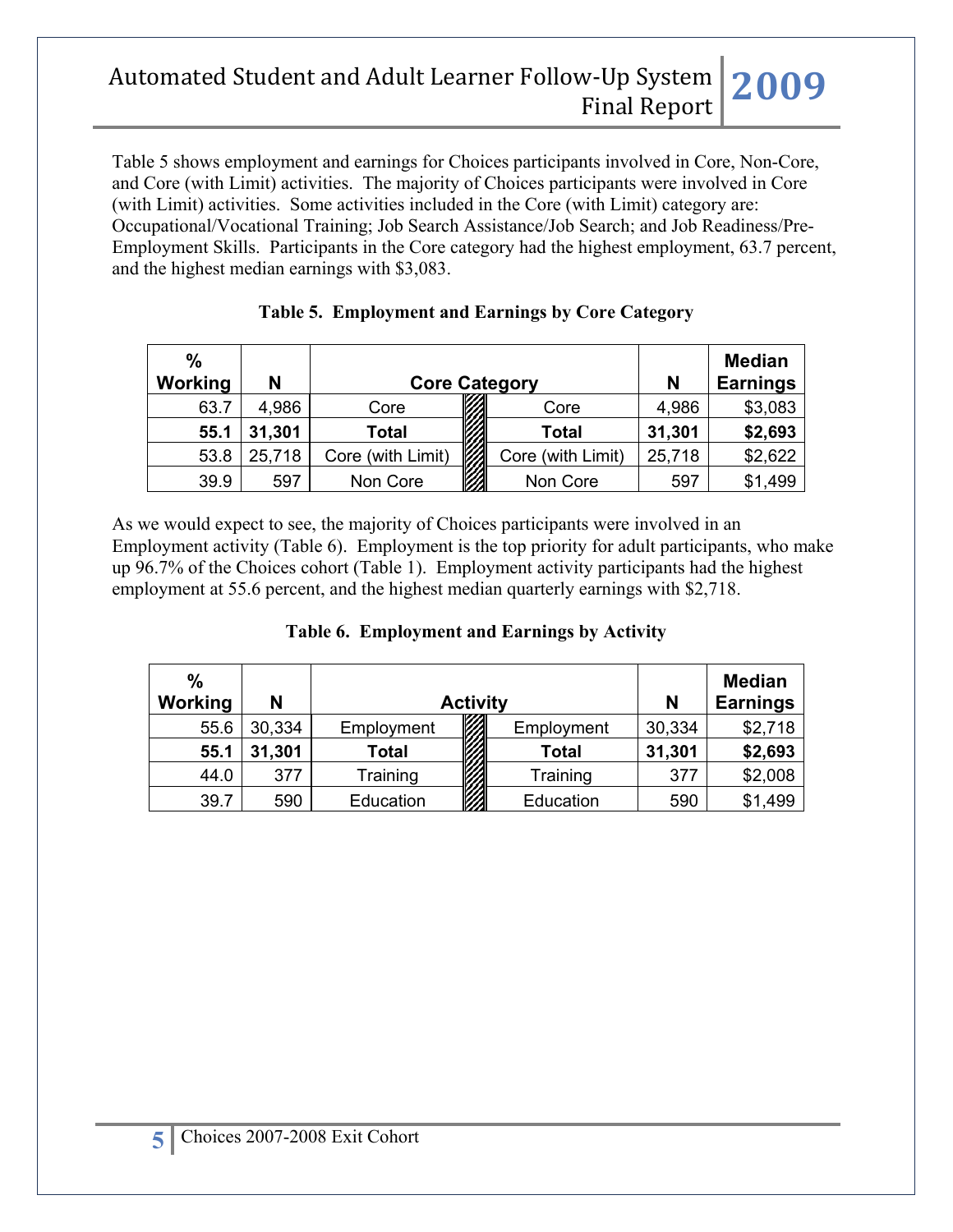Table 7 shows employment and earnings for the Choices cohort by Local Workforce Development Area (LWDA). Concho Valley LWDA showed the highest employment in 4th Qtr. 2008 with 67.1 percent employed. Capital Area LWDA had the highest median quarterly earnings in 4th Qtr. 2008 at \$3,160. The Gulf Coast LWDA had the largest percentage of participants (26.9%), with 52.8 percent employment and median earnings of \$2,751.

| $\frac{0}{0}$ |        |                            |             |                         |        | <b>Median</b>   |
|---------------|--------|----------------------------|-------------|-------------------------|--------|-----------------|
| Working       | N      |                            | <b>LWDA</b> |                         | N      | <b>Earnings</b> |
| 67.1          | 146    | Concho Valley              |             | Capital Area            | 1,167  | \$3,160         |
| 66.3          | 753    | <b>South Plains</b>        |             | <b>Tarrant County</b>   | 1,799  | \$3,068         |
| 64.1          | 234    | North Texas                |             | Permian Basin           | 347    | \$3,035         |
| 64.0          | 347    | Permian Basin              |             | <b>Dallas</b>           | 2,957  | \$2,972         |
| 63.8          | 365    | <b>Heart of Texas</b>      |             | <b>Rural Capital</b>    | 650    | \$2,938         |
| 62.0          | 200    | <b>Golden Crescent</b>     |             | North Central           | 1,079  | \$2,880         |
| 59.9          | 650    | <b>Rural Capital</b>       |             | Texoma                  | 86     | \$2,847         |
| 59.2          | 404    | <b>West Central</b>        |             | <b>Gulf Coast</b>       | 8,429  | \$2,751         |
| 59.1          | 1,167  | Capital Area               |             | South Texas             | 551    | \$2,736         |
| 58.6          | 551    | South Texas                |             | <b>Cameron County</b>   | 949    | \$2,710         |
|               |        |                            |             | Lower                   |        |                 |
| 58.5          | 453    | Panhandle                  |             | Rio Grande Valley       | 1,968  | \$2,700         |
| 58.2          | 727    | <b>East Texas</b>          |             | <b>Total</b>            | 31,301 | \$2,693         |
| 56.8          | 271    | <b>Brazos Valley</b>       |             | Panhandle               | 453    | \$2,686         |
| 56.8          | 900    | <b>Coastal Bend</b>        |             | <b>Central Texas</b>    | 709    | \$2,661         |
| 56.5          | 1,799  | <b>Tarrant County</b>      |             | Alamo                   | 2,619  | \$2,642         |
| 55.3          | 570    | <b>Southeast Texas</b>     |             | <b>Upper Rio Grande</b> | 1,663  | \$2,601         |
| 55.1          | 31,301 | <b>Total</b>               |             | Middle Rio Grande       | 459    | \$2,581         |
| 54.6          | 949    | <b>Cameron County</b>      |             | <b>East Texas</b>       | 727    | \$2,570         |
| 54.5          | 470    | Deep East Texas            |             | <b>Brazos Valley</b>    | 271    | \$2,508         |
| 54.3          | 1,079  | North Central              |             | <b>Coastal Bend</b>     | 900    | \$2,454         |
| 54.3          | 709    | <b>Central Texas</b>       |             | North East Texas        | 376    | \$2,418         |
| 54.0          | 2,619  | Alamo                      |             | Golden Crescent         | 200    | \$2,414         |
| 53.8          | 459    | Middle Rio Grande          |             | <b>Heart of Texas</b>   | 365    | \$2,374         |
| 53.7          | 1,663  | <b>Upper Rio Grande</b>    |             | <b>North Texas</b>      | 234    | \$2,366         |
| 53.3          | 2,957  | <b>Dallas</b>              |             | <b>Southeast Texas</b>  | 570    | \$2,274         |
| 52.9          | 376    | North East Texas           |             | Concho Valley           | 146    | \$2,258         |
| 52.8          | 8,429  | <b>Gulf Coast</b>          |             | <b>West Central</b>     | 404    | \$2,258         |
| 52.6          | 1,968  | Lower<br>Rio Grande Valley |             | South Plains            | 753    | \$2,207         |
| 48.8          | 86     | Texoma                     |             | Deep East Texas         | 470    | \$2,170         |

### **Table 7. Employment and Earnings by LWDA**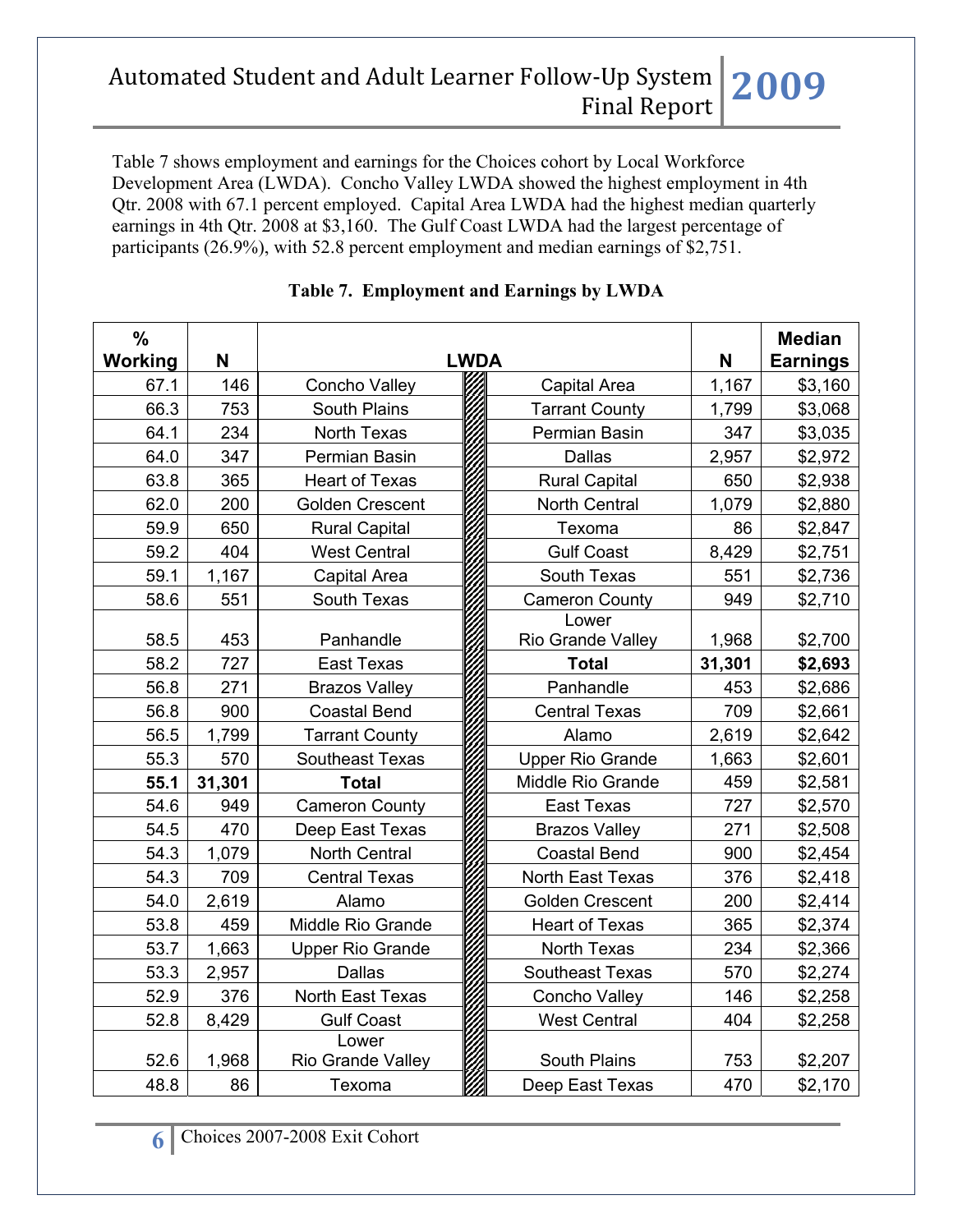The Status-in-Group (SIG) code is used to identify two-parent households. Two-parent households are comprised of the caretaker and the second parent. Both adults in the two-parent household are responsible for meeting the work requirements. One or both adults may contribute hours to meet the total two-parent household work requirement. If the household does not meet the two-parent household work requirements, both adults will be penalized, with the following exceptions: ([1](#page-6-0)) exempt adults or (2) adults with good cause status shall not be penalized.<sup>1</sup>

Persons coded as Caretaker had the highest employment percentage by SIG code, with 55.8 percent employed (Table 8). As would be expected, Caretakers are the largest SIG code subset. Second Parents had the highest median earnings over the study period with \$3,907.

| $\%$<br><b>Working</b> | N      |                                     | <b>Status in Group (SIG)</b> | N      | <b>Median</b><br><b>Earnings</b> |
|------------------------|--------|-------------------------------------|------------------------------|--------|----------------------------------|
| 55.8                   | 24,446 | Caretaker                           | <b>Second Parent</b>         | 1,398  | \$3,907                          |
| 55.1                   | 31,301 | <b>CONSTRUCTION</b><br><b>Total</b> | <b>Total</b>                 | 31,301 | \$2,693                          |
| 53.6                   | 5,285  | Other                               | Caretaker                    | 24,446 | \$2,669                          |
| 50.5                   | 1,398  | <b>Second Parent</b>                | Other                        | 5,285  | \$2,607                          |
| 44.8                   | 172    | <b>Certified Child</b>              | <b>Certified Child</b>       | 172    | \$1,974                          |

### **Table 8. Employment and Earnings by Status-in-Group (SIG)**

<span id="page-6-0"></span> $\overline{a}$ <sup>1</sup> Texas Workforce Commission, Workforce Development Letter WD 35-01, September 17, 2001.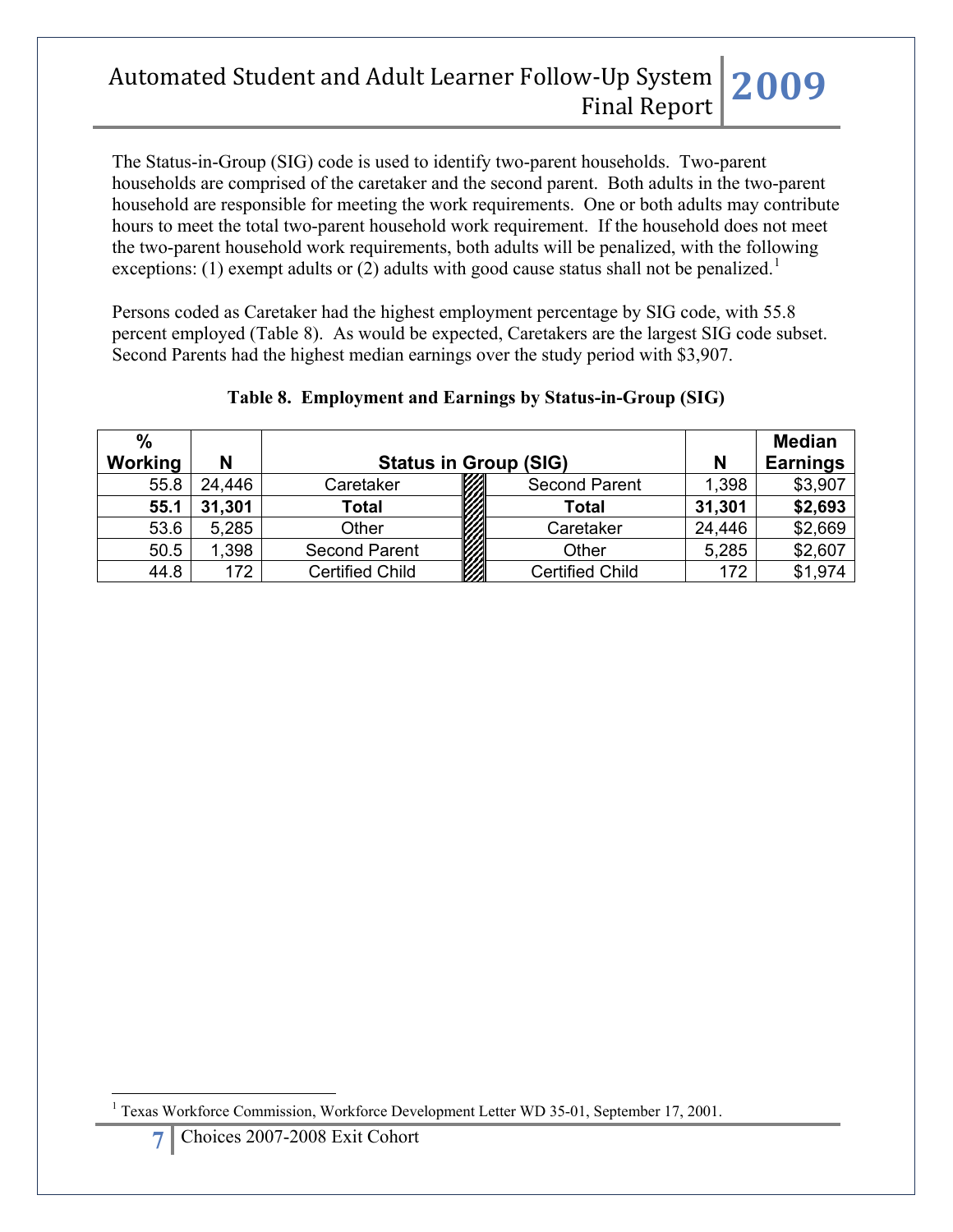Job Search Assistance/Job Search was the service most frequently provided to Choices program participants, and employment for participants in that category was 54.1 percent (Table 9). Unsubsidized Employment was the only service group containing more than 100 participants to have employment greater than the total, with employment of 65.8 percent for the quarter. Participants receiving Unsubsidized Employment had the highest median quarterly earnings in 4th Qtr. 2008 with \$3,163. Participants receiving Job Search Assistance/Job Search had median earnings of \$2,624.

| $\frac{0}{0}$<br><b>Working</b> | N      | <b>Service</b>                                 |                                                | N      | <b>Median</b><br><b>Earnings</b> |
|---------------------------------|--------|------------------------------------------------|------------------------------------------------|--------|----------------------------------|
| 100.0                           | n/a    | On-the-Job Training                            | <b>Unsubsidized Employment</b>                 | 4,611  | \$3,163                          |
| 69.2                            | 13     | Job Creation/<br>Subsidized Work               | On-the-Job Training                            | n/a    | \$3,042                          |
| 65.8                            | 4,611  | <b>Unsubsidized Employment</b>                 | Occupational/Vocational<br>Training            | 222    | \$2,822                          |
| 55.1                            | 31,301 | <b>Total</b>                                   | <b>Total</b>                                   | 31,301 | \$2,693                          |
| 54.1                            | 24,230 | Job Search Assistance/<br>Job Search           | Job Search Assistance/<br>Job Search           | 24,230 | \$2,624                          |
| 50.0                            | 8      | Non-Work-based Literacy                        | Job Readiness/<br><b>Pre-Employment Skills</b> | 1,266  | \$2,558                          |
| 49.8                            | 1,266  | Job Readiness/<br><b>Pre-Employment Skills</b> | Job Creation/Subsidized<br><b>Work</b>         | 13     | \$2,462                          |
| 49.1                            | 222    | Occupational/Vocational<br>Training            | <b>Basic Educational Skills/ABE</b>            | 73     | \$2,432                          |
| 43.7                            | 426    | <b>High School</b>                             | <b>Community Service</b>                       | 214    | \$1,834                          |
| 38.5                            | 13     | <b>Job Skills/Training</b>                     | <b>High School</b>                             | 426    | \$1,499                          |
| 38.3                            | 214    | <b>Community Service</b>                       | Work Experience/<br><b>Skills Training</b>     | 138    | \$1,288                          |
| 37.0                            | 138    | Work Experience/<br><b>Skills Training</b>     | <b>GED</b>                                     | 79     | \$994                            |
| 34.2                            | 79     | <b>GED</b>                                     | Non-Work-based Literacy                        | 8      | \$809                            |
| 23.3                            | 73     | <b>Basic Educational Skills/ABE</b>            | <b>Job Skills/Training</b>                     | 13     | \$359                            |
| n/a                             | n/a    | <b>Life Skills</b>                             | <b>Life Skills</b>                             | n/a    | n/a                              |
| n/a                             | n/a    | Middle School                                  | Middle School                                  | n/a    | n/a                              |
| n/a                             | n/a    | English as a<br>Second Language                | English as a<br>Second Language                | n/a    | n/a                              |
| n/a                             | n/a    | <b>Work-based Literacy</b>                     | <b>Work-based Literacy</b>                     | n/a    | n/a                              |
| n/a                             | n/a    | Education - Other                              | Education - Other                              | n/a    | n/a                              |

### **Table 9. Employment by Service Received**

**Note:** Cells with values less than 5 are marked "n/a" to protect the privacy of cohort members.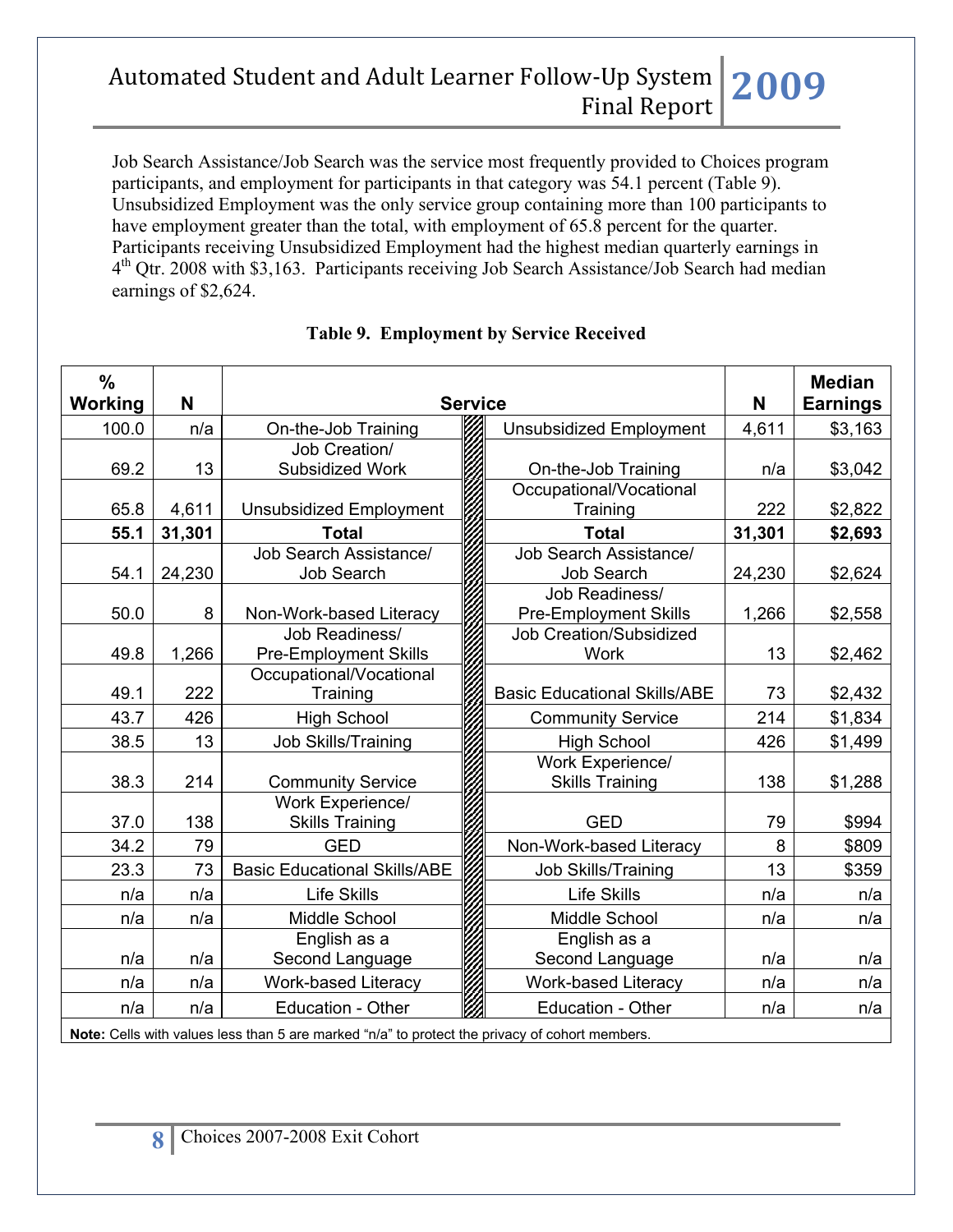Limited-Service Eating Places was the most common industry of employment for program exiters in  $4<sup>th</sup>$  Qtr. 2008, according to Table 10. Employment Services was the second most common sector, followed by Home Health Care Services. Program exiters working in the Business Support Services industry had the highest median quarterly earnings in the target quarter with \$3,325. Participants employed in the Elementary and Secondary Schools industry had the second highest median quarterly earnings with \$3,145.

|                                         | N       | <b>Median</b>   | <b>NAICS</b> |
|-----------------------------------------|---------|-----------------|--------------|
| <b>Industry of Employment</b>           | Working | <b>Earnings</b> | Code         |
| <b>Limited-Service Eating Places</b>    | 1,823   | \$1,780         | 7222         |
| <b>Employment Services</b>              | 1,633   | \$2,319         | 5613         |
| Home Health Care Services               | 999     | \$1,602         | 6216         |
| <b>Other General Merchandise Stores</b> | 802     | \$2,523         | 4529         |
| <b>Full-Service Restaurants</b>         | 696     | \$1,947         | 7221         |
| <b>Nursing Care Facilities</b>          | 642     | \$3,047         | 6231         |
| <b>Business Support Services</b>        | 594     | \$3,325         | 5614         |
| <b>Elementary and Secondary Schools</b> | 545     | \$3,145         | 6111         |
| <b>Child Day Care Services</b>          | 482     | \$2,560         | 6244         |
| <b>Grocery Stores</b>                   | 474     | \$2,226         | 4451         |

### **Table 10. Top 10 Industries of Employment by 4-Digit NAICS Code**

Table 11 shows the Classification of Instructional Programming (CIP) titles of the top 10 areas of enrollment for program participants who were found enrolled in postsecondary education during the fall semester of 2008. A majority of participants who were found in school were receiving instruction in the Liberal Arts and Sciences, General Studies and Humanities instructional area. Nursing was a close second and Criminal Justice and Corrections was a distant third.

#### **Table 11. Top 10 Areas of Enrollment, by 6-digit CIP Code, for All Participants Enrolled in Postsecondary Education in the Fall Semester 2008**

| <b>CIP Title</b>                                                  | N   |
|-------------------------------------------------------------------|-----|
| Liberal Arts and Sciences, General Studies and Humanities         | 288 |
| Nursing                                                           | 237 |
| <b>Criminal Justice and Corrections</b>                           | 90  |
| Undeclared                                                        | 65  |
| Multi-/Interdisciplinary Studies, Other                           | 62  |
| Business Administration, Management and Operations                | 56  |
| <b>Business Operations Support and Assistant Services</b>         | 52  |
| Human Development, Family Studies, and Related Services           | 46  |
| <b>Health and Medical Administrative Services</b>                 | 40  |
| Allied Health Diagnostic, Intervention, and Treatment Professions | 39  |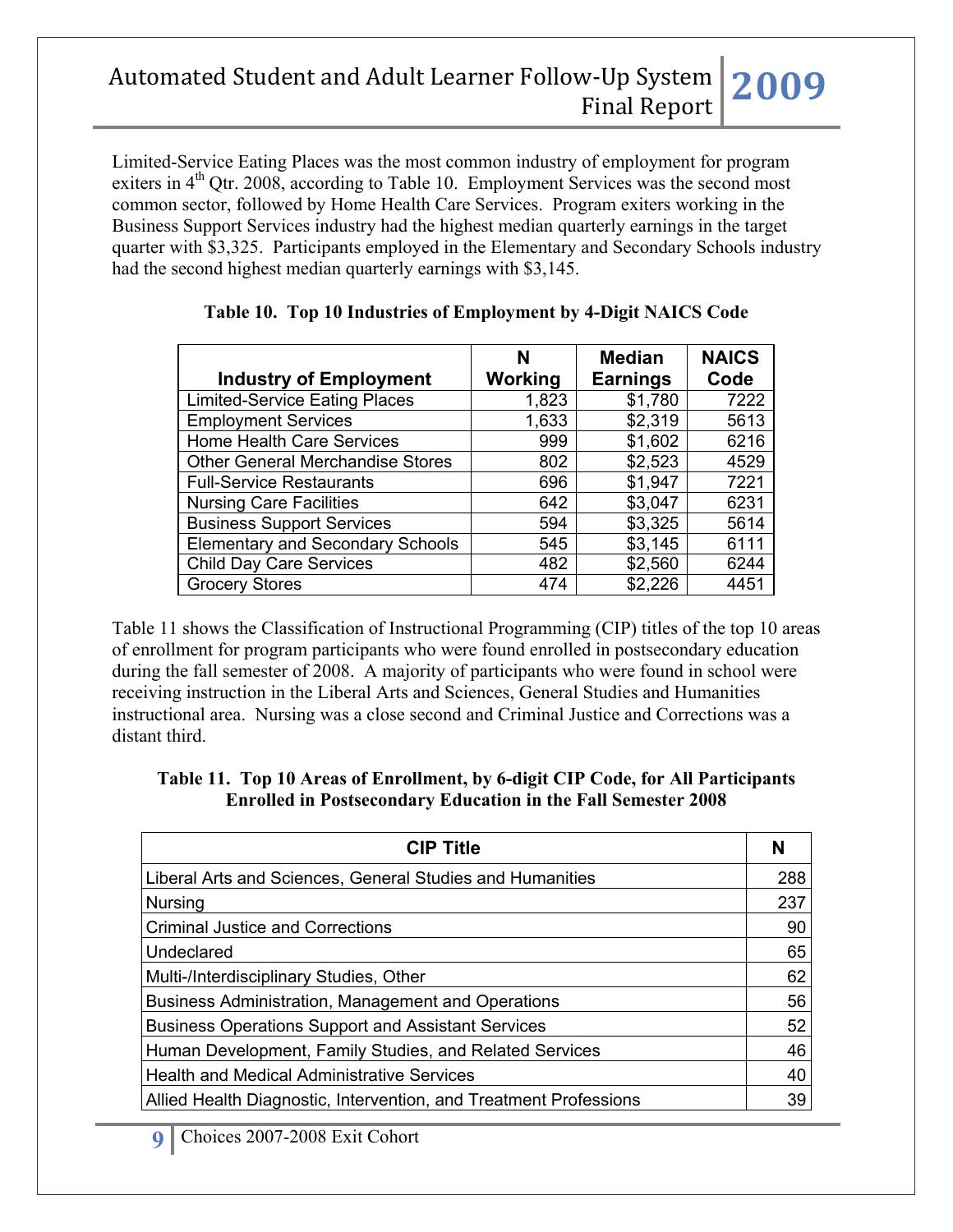Table 12 shows the ten postsecondary institutions with the largest number of program participants found enrolled in the fall semester of 2008. Houston Community College had the largest number of exiters enrolled, followed by South Texas College. Austin Community College rounded out the top three.

| N<br>115 |
|----------|
|          |
|          |
| 69       |
| 61       |
| 46       |
| 46       |
| 43       |
| 39       |
| 33       |
| 32       |
| 31       |
|          |

#### **Table 12. Top 10 Postsecondary Institutions with the Highest Number of Participants Enrolled in the Fall Semester 2008**

#### **Adults**

Table 13 shows that in 4th Qtr. 2008 adult Females had the highest employment rate at 55.8 percent, while Male participants had the highest median earnings with \$4,078. Overall employment for the Adult portion of the cohort in 4th Qtr. 2008 was 55.3 percent, with median quarterly earnings of \$2,736.

|  | Table 13. Employment and Earnings by Gender |  |  |
|--|---------------------------------------------|--|--|
|--|---------------------------------------------|--|--|

| $\frac{0}{0}$<br>Working                                                                              | N      |              | Gender |              | N      | <b>Median</b><br><b>Earnings</b> |
|-------------------------------------------------------------------------------------------------------|--------|--------------|--------|--------------|--------|----------------------------------|
| 55.8                                                                                                  | 27,207 | Female       |        | Unknown      | n/a    | \$5,471                          |
| 55.3                                                                                                  | 30,282 | <b>Total</b> |        | Male         | 3,073  | \$4,078                          |
| 51.3                                                                                                  | 3,073  | Male         |        | Female       | 27,207 | \$2,641                          |
| 50.0                                                                                                  | n/a    | Unknown      |        | <b>Total</b> | 30,282 | \$2,736                          |
| <b>Note:</b> Cells with values less than 5 are marked "n/a" to protect the privacy of cohort members. |        |              |        |              |        |                                  |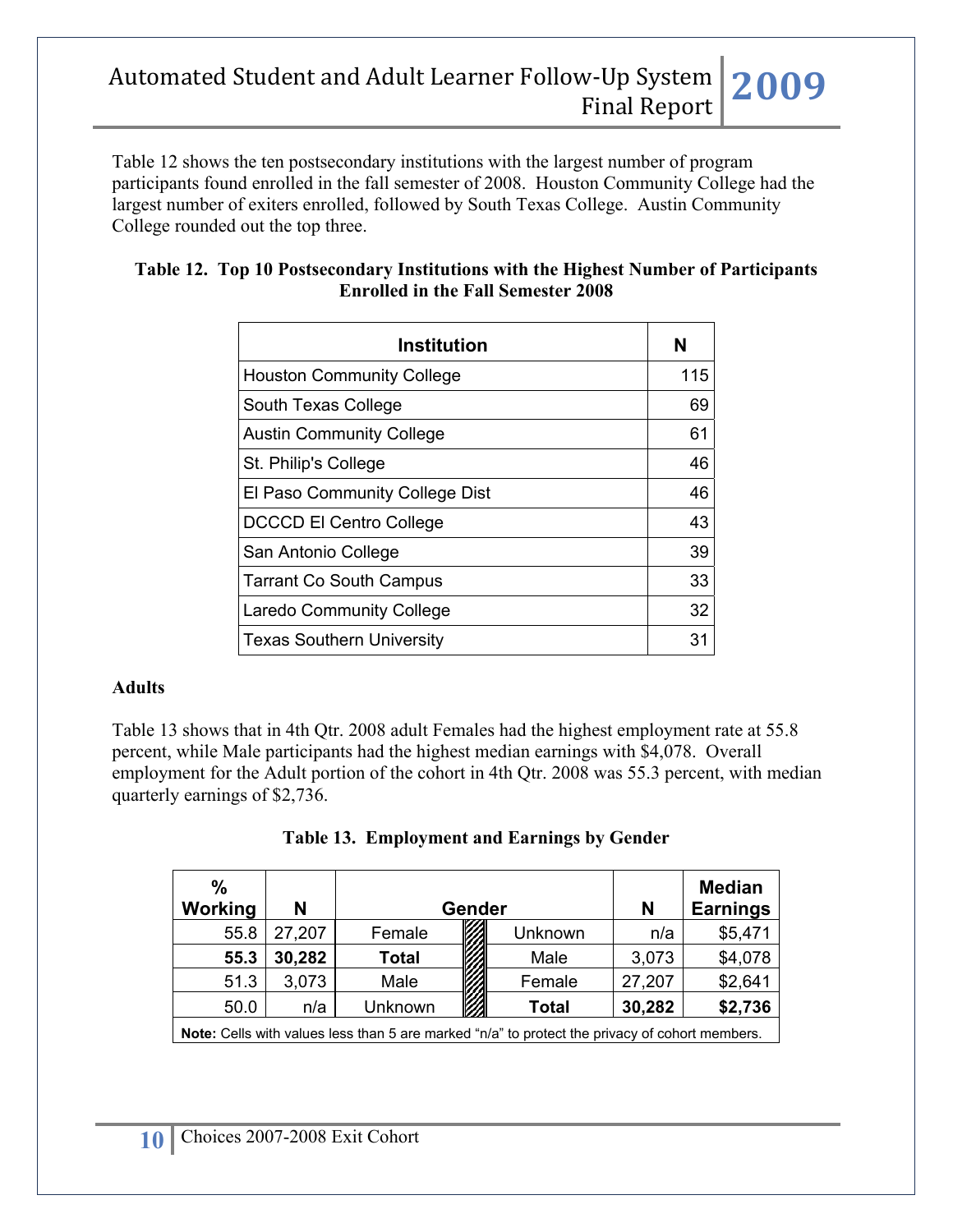Blacks had the highest employment in 4th Qtr. 2008 (Table 14) at 56.4 percent, followed by American Indians at 55.1 percent (excluding Other/Unknown). Asians posted the highest median quarterly earnings in 4th Qtr. 2008 at \$3,850. Whites, the largest adult ethnic subgroup, had median earnings of \$2,681. Blacks, the second largest group, had median earnings of \$2,666.

| $\frac{0}{0}$<br>Working | N      |                        | Race                   | N      | <b>Median</b><br><b>Earnings</b> |
|--------------------------|--------|------------------------|------------------------|--------|----------------------------------|
|                          |        |                        |                        |        |                                  |
| 56.4                     | 11,638 | <b>Black</b>           | Asian                  | 241    | \$3,850                          |
|                          |        |                        | <b>Hawaiian Native</b> |        |                                  |
| 55.6                     | 5,334  | Other/Unknown          | or Pacific Islander    | 95     | \$3,178                          |
| 55.3                     | 30,282 | Total                  | Other/Unknown          | 5,334  | \$2,962                          |
| 55.1                     | 374    | American Indian        | American Indian        | 374    | \$2,945                          |
| 54.4                     | 12,600 | White                  | Total                  | 30,282 | \$2,736                          |
|                          |        | <b>Hawaiian Native</b> |                        |        |                                  |
| 49.5                     | 95     | or Pacific Islander    | White                  | 12,600 | \$2,681                          |
| 44.8                     | 241    | Asian                  | <b>Black</b>           | 11,638 | \$2,666                          |

**Table 14. Employment and Earnings by Race (without Regard to Ethnicity)**

Table 15 shows employment and earnings by education level at entrance into the Choices program for adults. Most adults entered the program with a high school diploma or the equivalent. Those participants entering with a baccalaureate degree or above faired best during the target quarter; that group had employment at 62.7 percent and median earnings of \$5,395. Participants with a high school diploma or the equivalent had median earnings of \$2,576.

### **Table 15. Employment and Earnings by Education at Entry**

| $\%$<br>Working | N      | <b>Education at Entry</b> |                        | N      | <b>Median</b><br><b>Earnings</b> |
|-----------------|--------|---------------------------|------------------------|--------|----------------------------------|
| 62.7            | 442    | BA and above              | BA and above           | 442    | \$5,395                          |
| 61.9            | 5,326  | More than HS              | More than HS           | 5,326  | \$3,489                          |
| 55.3            | 30,282 | <b>Total</b>              | No grade               | 107    | \$2,850                          |
| 54.2            | 22,859 | High School/GED           | <b>Total</b>           | 30,282 | \$2,736                          |
| 49.5            | 107    | No grade $2$              | <b>High School/GED</b> | 22,859 | \$2,576                          |
| 47.4            | 1,548  | Elementary/ESL            | Elementary/ESL         | 1,548  | \$2,309                          |

**11** Choices 2007-2008 Exit Cohort

 $\overline{a}$ 

<span id="page-10-0"></span> $2^2$  The term "No grade" reflects a lack of data in the seed record file.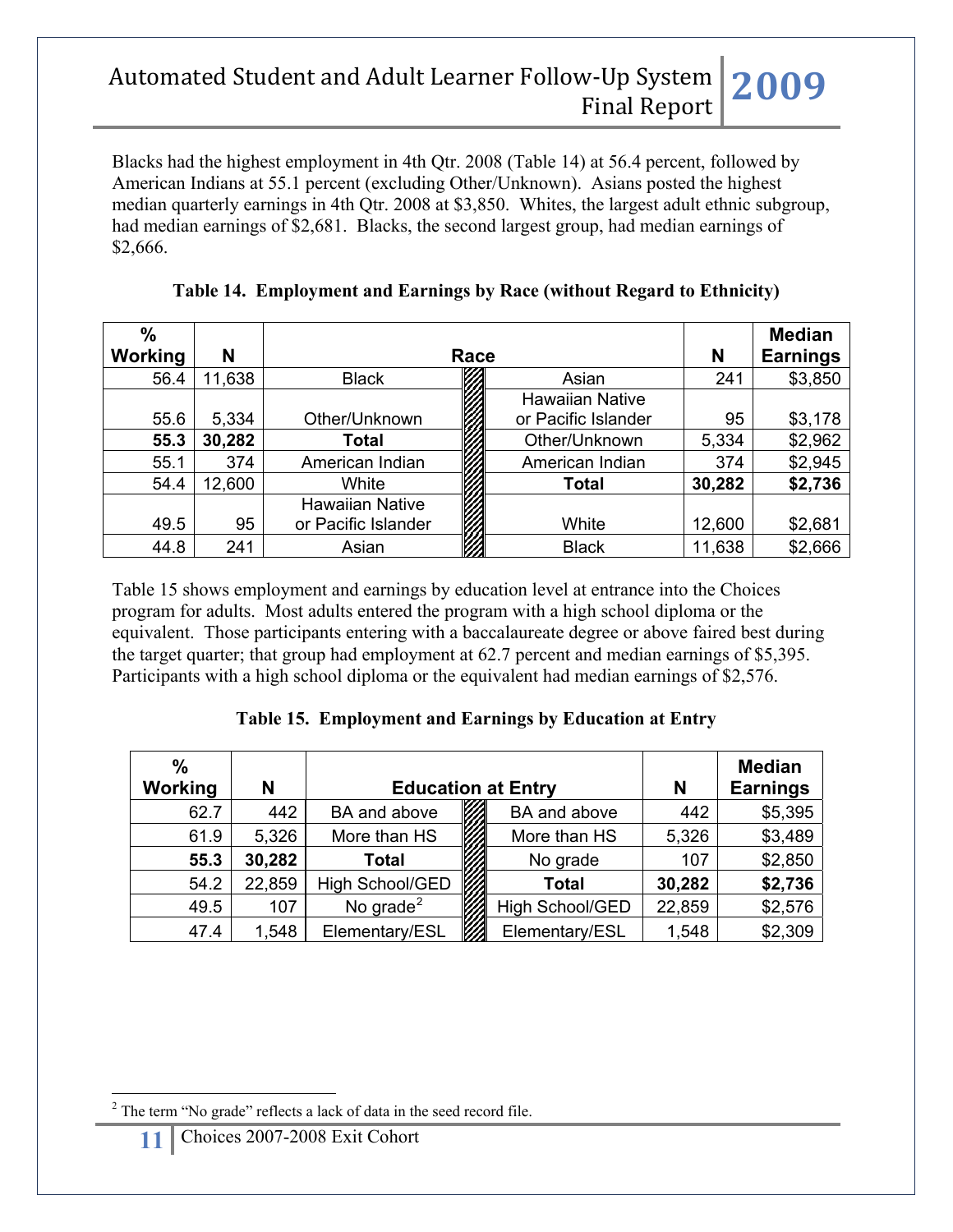Table 16 shows the number of Adult Choices participants involved in the Core, Core (with Limit), and Non-Core categories. The majority of Choices participants were involved in Core (with Limit) activities. Choices Core activities include job-search assistance, unsubsidized and subsidized employment, on-the-job training, and work experience. Non-core activities are limited. They include job-skills training, educational services leading toward a GED certificate, and parental skills training (Texas Administrative Code §811.25). Those participating in Core activities had the highest employment and earnings in  $4<sup>th</sup>$  Qtr. 2008, with 63.9 percent working and median quarterly earnings of \$3,137.

| $\frac{0}{0}$<br>Working | N      |                   | <b>Core Category</b> | N      | <b>Median</b><br><b>Earnings</b> |
|--------------------------|--------|-------------------|----------------------|--------|----------------------------------|
| 63.9                     | 4,869  | Core              | Core                 | 4,869  | \$3,137                          |
| 55.3                     | 30,282 | <b>Total</b>      | <b>Total</b>         | 30,282 | \$2,736                          |
| 53.8                     | 25,198 | Core (with Limit) | Core (with Limit)    | 25,198 | \$2,646                          |
| 42.3                     | 215    | Non Core          | Non Core             | 215    | \$2,137                          |

### **Table 16. Employment and Earnings by Core Category**

Adults in the Employment activity had the highest employment at 55.6 percent (Table 17), as well as the highest median quarterly earnings in 4th Qtr. 2008 with \$2,747. Most adult participants were in the Employment activity, which is the priority activity for adults.

| $\%$<br>Working | N      |              | <b>Activity</b> |            | N      | <b>Median</b><br><b>Earnings</b> |
|-----------------|--------|--------------|-----------------|------------|--------|----------------------------------|
| 55.6            | 29,717 | Employment   |                 | Employment | 29,717 | \$2,747                          |
| 55.3            | 30,282 | <b>Total</b> | 27              | Total      | 30,282 | \$2,736                          |
| 43.4            | 357    | Training     |                 | Education  | 208    | \$2,137                          |
| 41.8            | 208    | Education    |                 | Training   | 357    | \$2,039                          |

#### **Table 17. Employment and Earnings by Activity**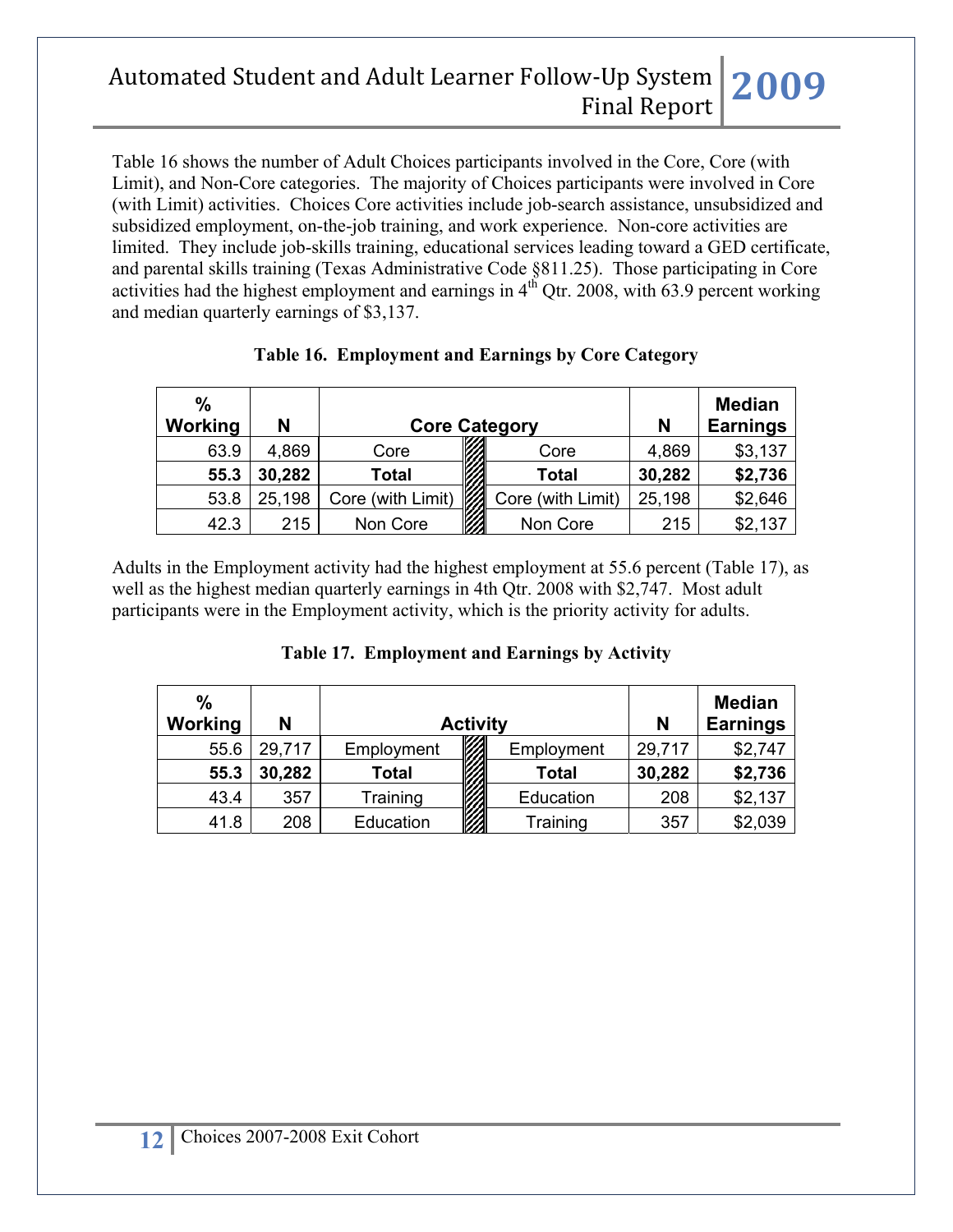Table 18 shows employment and earnings for adult Choices participants, by Local Workforce Development Area (LWDA). Adults in the South Plains LWDA showed the highest employment in 4th Qtr. 2008 with 66.7 percent employed. Capital Area LWDA had the highest median quarterly earnings in 4th Qtr. 2008 at \$3,179. As with the cohort overall, a majority of adult Choices exiters came from the Gulf Coast LWDA, which had 52.8 percent employment during the study period, with median earnings of \$2,826.

| $\%$    |        |                         |  |                          |        | <b>Median</b>   |
|---------|--------|-------------------------|--|--------------------------|--------|-----------------|
| Working | N      | <b>LWDA</b>             |  |                          |        | <b>Earnings</b> |
| 66.7    | 729    | South Plains            |  | Capital Area             | 1,147  | \$3,179         |
| 66.4    | 140    | Concho Valley           |  | <b>Tarrant County</b>    | 1,756  | \$3,113         |
| 65.2    | 227    | North Texas             |  | Permian Basin            | 331    | \$3,078         |
| 65.0    | 331    | Permian Basin           |  | <b>Dallas</b>            | 2,863  | \$3,049         |
| 64.7    | 357    | <b>Heart of Texas</b>   |  | <b>Rural Capital</b>     | 630    | \$2,984         |
| 62.3    | 191    | <b>Golden Crescent</b>  |  | <b>North Central</b>     | 1,049  | \$2,922         |
| 59.4    | 630    | <b>Rural Capital</b>    |  | Texoma                   | 85     | \$2,847         |
| 59.4    | 1,147  | Capital Area            |  | <b>Gulf Coast</b>        | 8,162  | \$2,826         |
| 59.2    | 397    | <b>West Central</b>     |  | South Texas              | 529    | \$2,751         |
| 59.2    | 529    | South Texas             |  | <b>Total</b>             | 30,282 | \$2,736         |
|         |        |                         |  | Lower                    |        |                 |
| 58.3    | 439    | Panhandle               |  | Rio Grande Valley        | 1,868  | \$2,734         |
| 58.2    | 699    | <b>East Texas</b>       |  | <b>Cameron County</b>    | 911    | \$2,721         |
| 56.9    | 870    | <b>Coastal Bend</b>     |  | Alamo                    | 2,553  | \$2,707         |
| 56.5    | 1,756  | <b>Tarrant County</b>   |  | Panhandle                | 439    | \$2,695         |
| 55.9    | 261    | <b>Brazos Valley</b>    |  | <b>Central Texas</b>     | 692    | \$2,688         |
| 55.7    | 911    | <b>Cameron County</b>   |  | <b>Upper Rio Grande</b>  | 1,595  | \$2,633         |
| 55.3    | 30,282 | <b>Total</b>            |  | <b>Golden Crescent</b>   | 191    | \$2,629         |
| 55.3    | 1,049  | <b>North Central</b>    |  | <b>Middle Rio Grande</b> | 437    | \$2,627         |
| 55.2    | 437    | Middle Rio Grande       |  | <b>East Texas</b>        | 699    | \$2,619         |
| 54.8    | 553    | <b>Southeast Texas</b>  |  | North East Texas         | 357    | \$2,546         |
| 54.6    | 357    | North East Texas        |  | <b>Brazos Valley</b>     | 261    | \$2,532         |
| 54.4    | 454    | Deep East Texas         |  | <b>Coastal Bend</b>      | 870    | \$2,460         |
| 54.4    | 2,553  | Alamo                   |  | <b>Heart of Texas</b>    | 357    | \$2,374         |
| 54.2    | 692    | <b>Central Texas</b>    |  | North Texas              | 227    | \$2,366         |
| 53.7    | 1,595  | <b>Upper Rio Grande</b> |  | Southeast Texas          | 553    | \$2,311         |
| 53.3    | 2,863  | <b>Dallas</b>           |  | Concho Valley            | 140    | \$2,264         |
|         |        | Lower                   |  |                          |        |                 |
| 53.1    | 1,868  | Rio Grande Valley       |  | <b>West Central</b>      | 397    | \$2,258         |
| 52.8    | 8,162  | <b>Gulf Coast</b>       |  | South Plains             | 729    | \$2,220         |
| 49.4    | 85     | Texoma                  |  | Deep East Texas          | 454    | \$2,180         |

### **Table 18. Employment and Earnings by LWDA**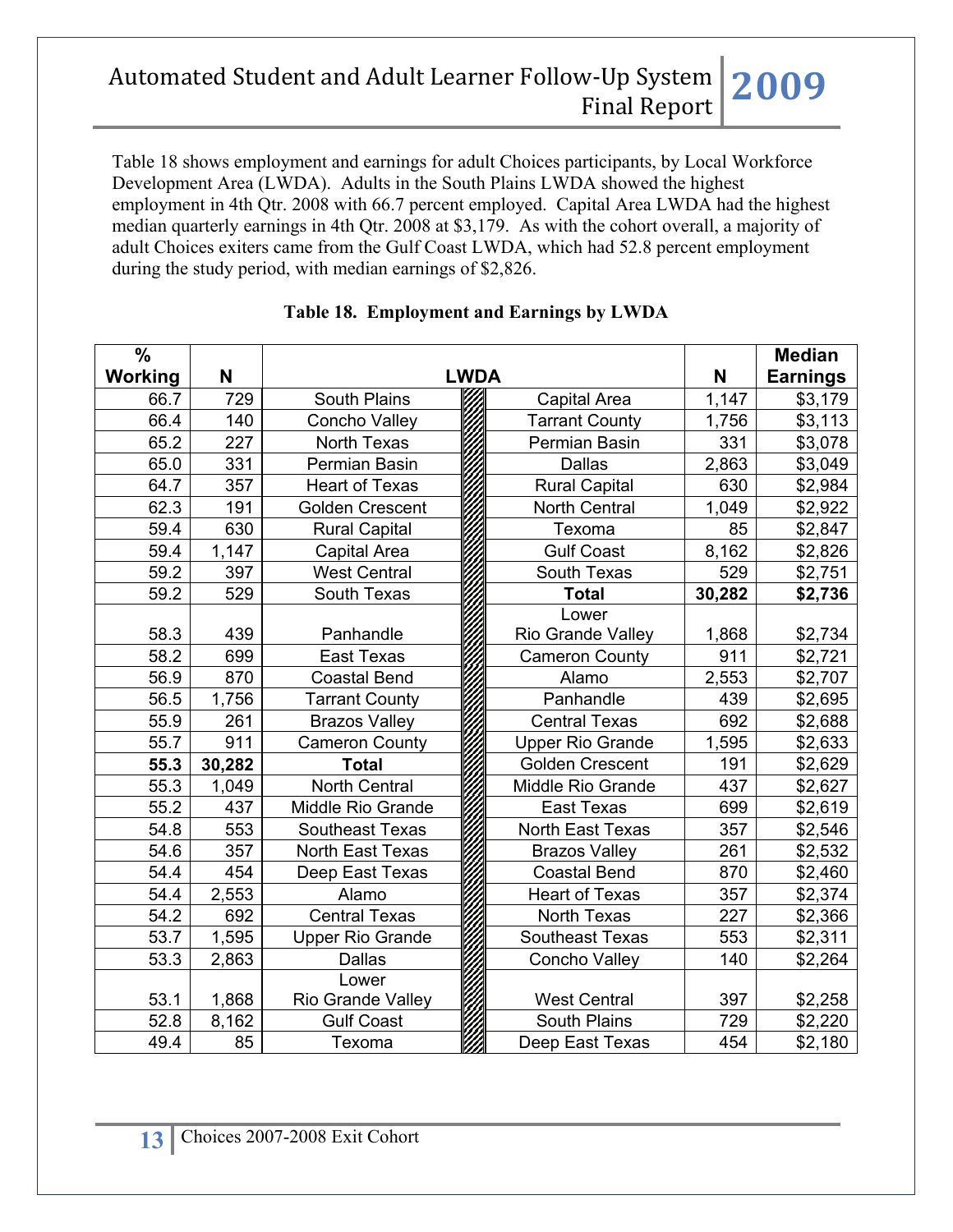A majority of adult Choices participants were classified as Caretakers (Table 19), with employment of 55.9 percent. Second Parents had the highest median quarterly earnings in 4<sup>th</sup> Qtr. 2008 with \$3,929. Caretakers had median quarterly earnings of \$2,699.

| $\frac{0}{0}$ |        |                              |                        |                 | <b>Median</b> |
|---------------|--------|------------------------------|------------------------|-----------------|---------------|
| Working       | N      | <b>Status in Group (SIG)</b> | N                      | <b>Earnings</b> |               |
| 55.9          | 23,887 | Caretaker                    | <b>Second Parent</b>   | 1,372           | \$3,929       |
| 55.3          | 30,282 | <b>Total</b>                 | <b>Total</b>           | 30,282          | \$2,736       |
| 54.2          | 4,872  | Other                        | Other                  | 4,872           | \$2,717       |
| 50.5          | 1,372  | <b>Second Parent</b>         | Caretaker              | 23,887          | \$2,699       |
| 43.7          | 151    | <b>Certified Child</b>       | <b>Certified Child</b> | 151             | \$2,095       |

|  |  |  | Table 19. Employment and Earnings by Status-in-Group (SIG) |  |
|--|--|--|------------------------------------------------------------|--|
|--|--|--|------------------------------------------------------------|--|

When reviewing post-exit labor market outcomes by service received, we see that, excluding groups with cell sizes too small to display, adults receiving the Job Creation/Subsidized Work service had the highest employment in  $4^{th}$  Otr. 2008 with 75.0 percent employed (Table 20). The majority of Adult Choices participants received the Job Search Assistance/Job Search service, which we would expect to see since Employment is the top priority for Choices Adults. That group had 54.0 percent employment during 4th Qtr. 2008, with median earnings of \$2,646. Looking at groups with more than 100 participants, those receiving the Unsubsidized Employment service had the highest median earnings over the period at \$3,204.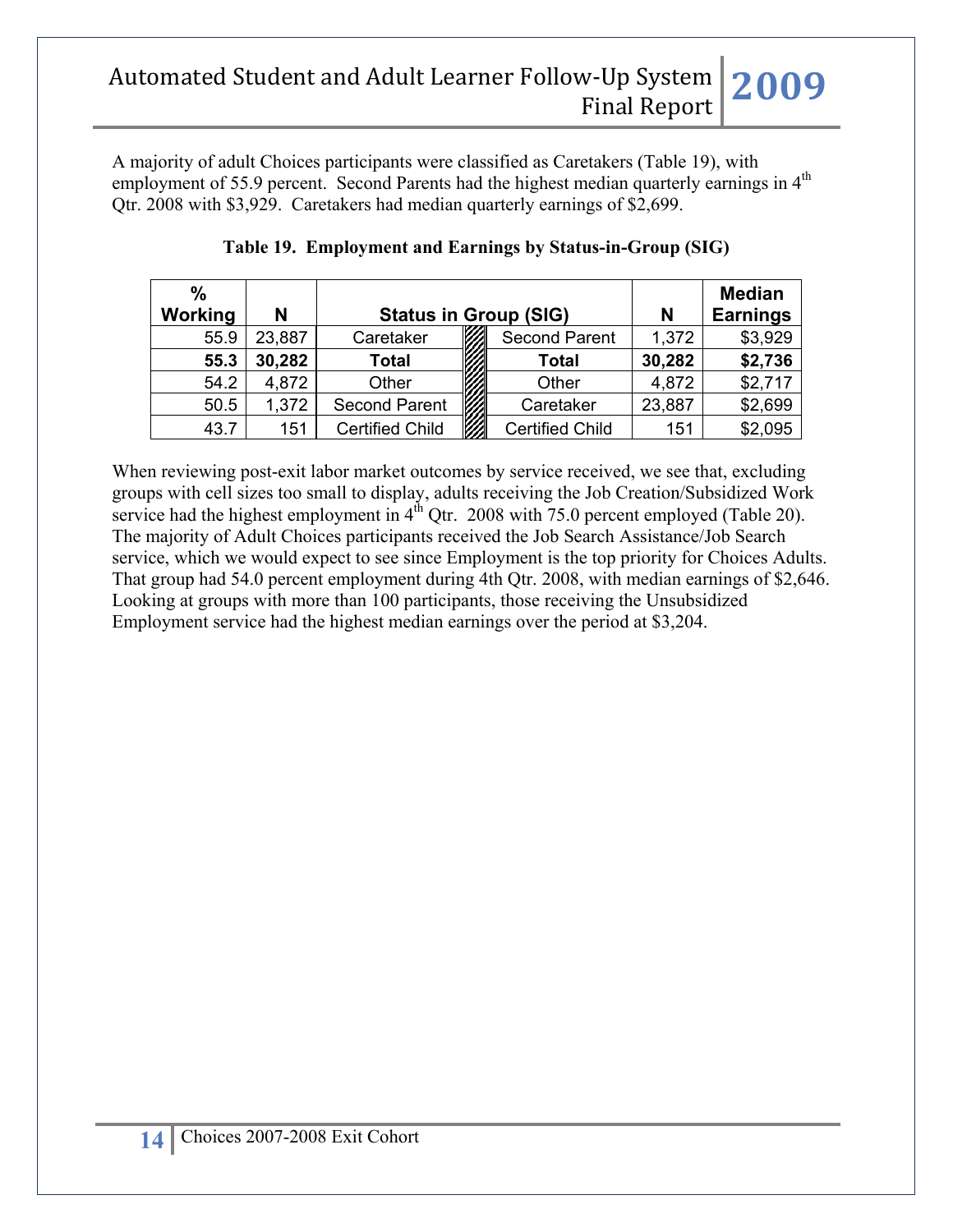| $\frac{0}{0}$  |                                                                                                |                                     |                |                                     |        | <b>Median</b>   |  |  |
|----------------|------------------------------------------------------------------------------------------------|-------------------------------------|----------------|-------------------------------------|--------|-----------------|--|--|
| <b>Working</b> | N                                                                                              |                                     | <b>Service</b> |                                     | N      | <b>Earnings</b> |  |  |
| 100.0          | n/a                                                                                            | On-the-Job Training                 |                | <b>Unsubsidized Employment</b>      | 4,508  | \$3,204         |  |  |
| 100.0          | n/a                                                                                            | Non-Work-based Literacy             |                | On-the-Job Training                 | n/a    | \$3,042         |  |  |
|                |                                                                                                | Job Creation/                       |                | Occupational/Vocational             |        |                 |  |  |
| 75.0           | 12                                                                                             | Subsidized Work                     |                | Training                            | 208    | \$2,946         |  |  |
| 65.9           | 4,508                                                                                          | <b>Unsubsidized Employment</b>      |                | <b>Total</b>                        | 30,282 | \$2,736         |  |  |
|                |                                                                                                |                                     |                | Job Search Assistance/              |        |                 |  |  |
| 55.3           | 30,282                                                                                         | <b>Total</b>                        |                | <b>Job Search</b>                   | 23,749 | \$2,646         |  |  |
|                |                                                                                                | Job Search Assistance/              |                | Job Readiness/                      |        |                 |  |  |
| 54.0           | 23,749                                                                                         | <b>Job Search</b>                   |                | <b>Pre-Employment Skills</b>        | 1,241  | \$2,566         |  |  |
|                |                                                                                                |                                     |                | Job Creation/                       |        |                 |  |  |
| 51.9           | 129                                                                                            | <b>High School</b>                  |                | Subsidized Work                     | 12     | \$2,462         |  |  |
|                |                                                                                                | Job Readiness/Pre-                  |                |                                     |        |                 |  |  |
| 49.7           | 1,241                                                                                          | <b>Employment Skills</b>            |                | <b>Basic Educational Skills/ABE</b> | 56     | \$2,257         |  |  |
|                |                                                                                                | Occupational/Vocational             |                |                                     |        |                 |  |  |
| 48.1           | 208                                                                                            | Training                            |                | <b>High School</b>                  | 129    | \$1,999         |  |  |
| 38.5           | 13                                                                                             | <b>Job Skills/Training</b>          |                | <b>Community Service</b>            | 207    | \$1,905         |  |  |
|                |                                                                                                |                                     |                | Work Experience/                    |        |                 |  |  |
| 38.2           | 207                                                                                            | <b>Community Service</b>            |                | <b>Skills Training</b>              | 132    | \$1,288         |  |  |
|                |                                                                                                | Work Experience/                    |                |                                     |        |                 |  |  |
| 37.1           | 132                                                                                            | <b>Skills Training</b>              |                | <b>GED</b>                          | 22     | \$543           |  |  |
| 31.8           | 22                                                                                             | <b>GED</b>                          |                | Non-Work-based Literacy             | n/a    | \$499           |  |  |
| 21.4           | 56                                                                                             | <b>Basic Educational Skills/ABE</b> |                | Job Skills/Training                 | 13     | \$359           |  |  |
| n/a            | n/a                                                                                            | Life Skills                         |                | Life Skills                         | n/a    | n/a             |  |  |
|                |                                                                                                | English as a                        |                | English as a                        |        |                 |  |  |
| n/a            | n/a                                                                                            | Second Language                     |                | Second Language                     | n/a    | n/a             |  |  |
|                | Note: Cells with values less than 5 are marked "n/a" to protect the privacy of cohort members. |                                     |                |                                     |        |                 |  |  |

### **Table 20. Employment and Earnings by Service Received**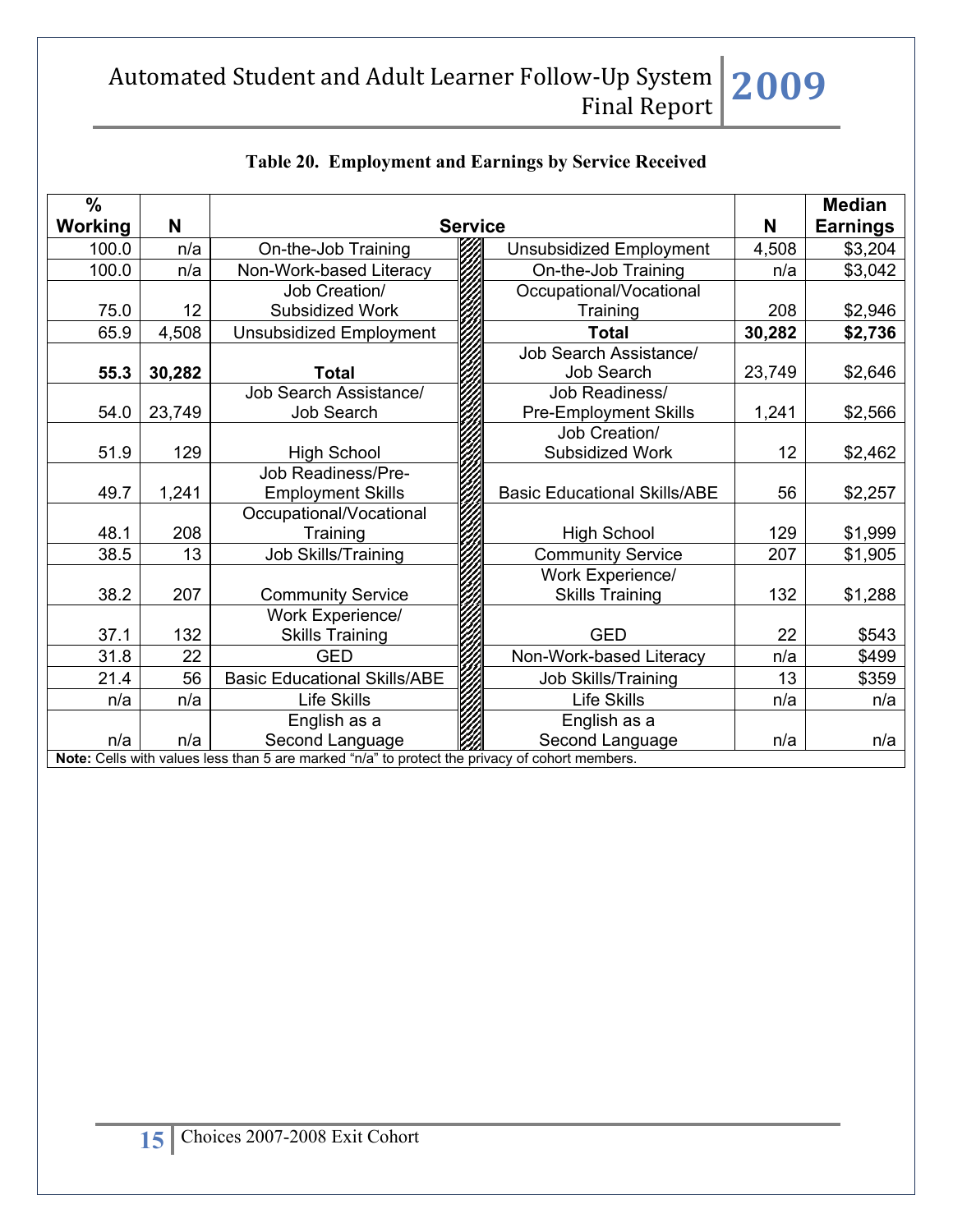Table 21 shows the top ten industries of employment in 4<sup>th</sup> Qtr. 2008 by 4-digit NAICS code for adult Choices participants. Limited-Service Eating Places was the most common industry sector of employment among Adult Choices participants. Those participants working in Business Support Services earned the highest median quarterly earnings in 4th Qtr. 2008 at \$3,406.

|                                         | N<br>Working | <b>Median</b><br><b>Earnings</b> | <b>NAICS</b><br>Code |
|-----------------------------------------|--------------|----------------------------------|----------------------|
| <b>Industry of Employment</b>           |              |                                  |                      |
| <b>Limited-Service Eating Places</b>    | 1,694        | \$1,827                          | 7222                 |
| <b>Employment Services</b>              | 1,597        | \$2,383                          | 5613                 |
| <b>Home Health Care Services</b>        | 985          | \$1,602                          | 6216                 |
| <b>Other General Merchandise Stores</b> | 767          | \$2,581                          | 4529                 |
| <b>Full-Service Restaurants</b>         | 664          | \$1,991                          | 7221                 |
| <b>Nursing Care Facilities</b>          | 630          | \$3,049                          | 6231                 |
| <b>Business Support Services</b>        | 579          | \$3,406                          | 5614                 |
| <b>Elementary and Secondary Schools</b> | 539          | \$3,163                          | 6111                 |
| <b>Child Day Care Services</b>          | 472          | \$2,549                          | 6244                 |
| <b>Grocery Stores</b>                   | 455          | \$2,283                          | 4451                 |

**Table 21. Top 10 Industries of Employment by 4-Digit NAICS Code**

Table 22 shows the Classification of Instructional Programming (CIP) titles of the top 10 areas of enrollment for program participants who were found enrolled in postsecondary education during the fall semester of 2008. General Studies had the most participants, followed by Nursing - Registered Nurse Training (RN, ASN, BSN, MSN), with Liberal Arts and Sciences/Liberal Studies coming in third.

### **Table 22. Top 10 Areas of Enrollment, by 6-digit CIP Code, for All Participants Enrolled in Postsecondary Education in the Fall Semester 2008**

| <b>CIP Title</b>                                                      | N   |
|-----------------------------------------------------------------------|-----|
| <b>General Studies</b>                                                | 181 |
| Nursing - Registered Nurse Training (RN, ASN, BSN, MSN)               | 155 |
| Liberal Arts and Sciences/Liberal Studies                             | 94  |
| Undeclared                                                            | 62  |
| Multi-/Interdisciplinary Studies, Other                               | 60  |
| <b>Business Administration and Management, General</b>                | 53  |
| Licensed Practical / Vocational Nurse Training (LPN, LVN, Cert, Dipl, | 52  |
| <b>Criminal Justice/Safety Studies</b>                                | 37  |
| Administrative Assistant and Secretarial Science, General             | 35  |
| Business/Commerce, General                                            | 33  |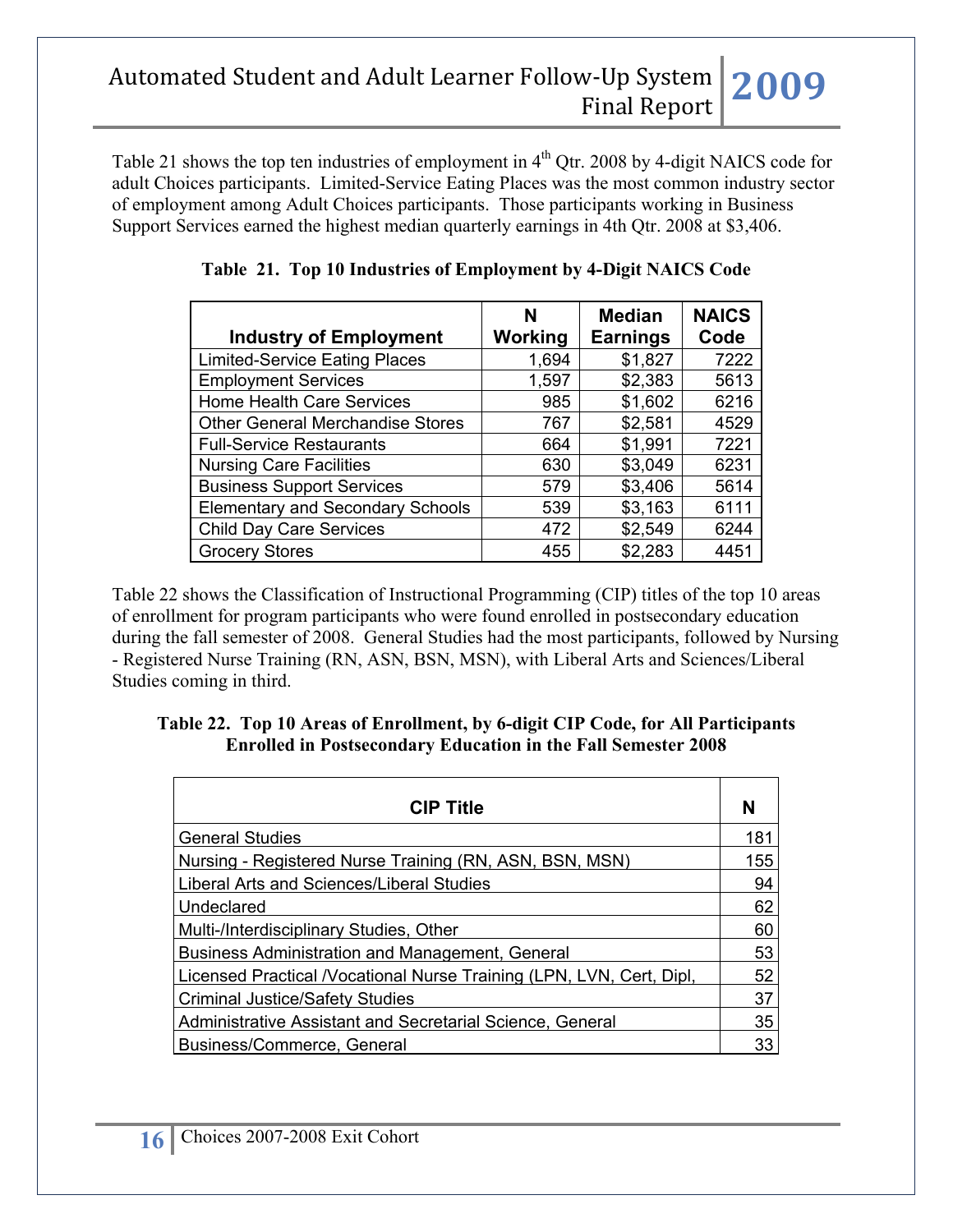Table 23 shows the ten postsecondary institutions with the largest number of program participants found enrolled in the fall semester of 2008. Houston Community College had the largest number of Adult Choices participants enrolled, followed by South Texas College.

| Table 23. Top 10 Postsecondary Institutions with the Highest Number of Participants |
|-------------------------------------------------------------------------------------|
| <b>Enrolled in the Fall Semester 2008</b>                                           |

| Institution                               | N   |
|-------------------------------------------|-----|
| <b>Houston Community College</b>          | 114 |
| South Texas College                       | 64  |
| <b>Austin Community College</b>           | 60  |
| St. Philip's College                      | 45  |
| <b>El Paso Community College District</b> | 44  |
| <b>DCCCD El Centro College</b>            | 42  |
| San Antonio College                       | 37  |
| <b>Tarrant County South Campus</b>        | 33  |
| <b>Texas Southern University</b>          | 30  |
| <b>Laredo Community College</b>           | 29  |

#### **Teens**

Table 24 shows employment and earnings by gender for teens in the Choices program. In 4th Qtr. 2008, Males had the highest employment rate at 57.1 percent. Male participants also had the highest median earnings at \$3,134. Overall employment for the teen cohort in 4th Qtr. 2008 was 49.3 percent, with median quarterly earnings of \$1,549.

|  | <b>Table 24. Employment and Earnings by Gender</b> |  |  |
|--|----------------------------------------------------|--|--|
|--|----------------------------------------------------|--|--|

| $\frac{0}{0}$<br>Working | N     |        | Gender       | N     | <b>Median</b><br><b>Earnings</b> |
|--------------------------|-------|--------|--------------|-------|----------------------------------|
| 57.1                     | 35    | Male   | Male         | 35    | \$3,134                          |
| 49.3                     | 1,019 | Total  | <b>Total</b> | 1,019 | \$1,549                          |
| 49.0                     | 984   | Female | Female       | 984   | \$1,493                          |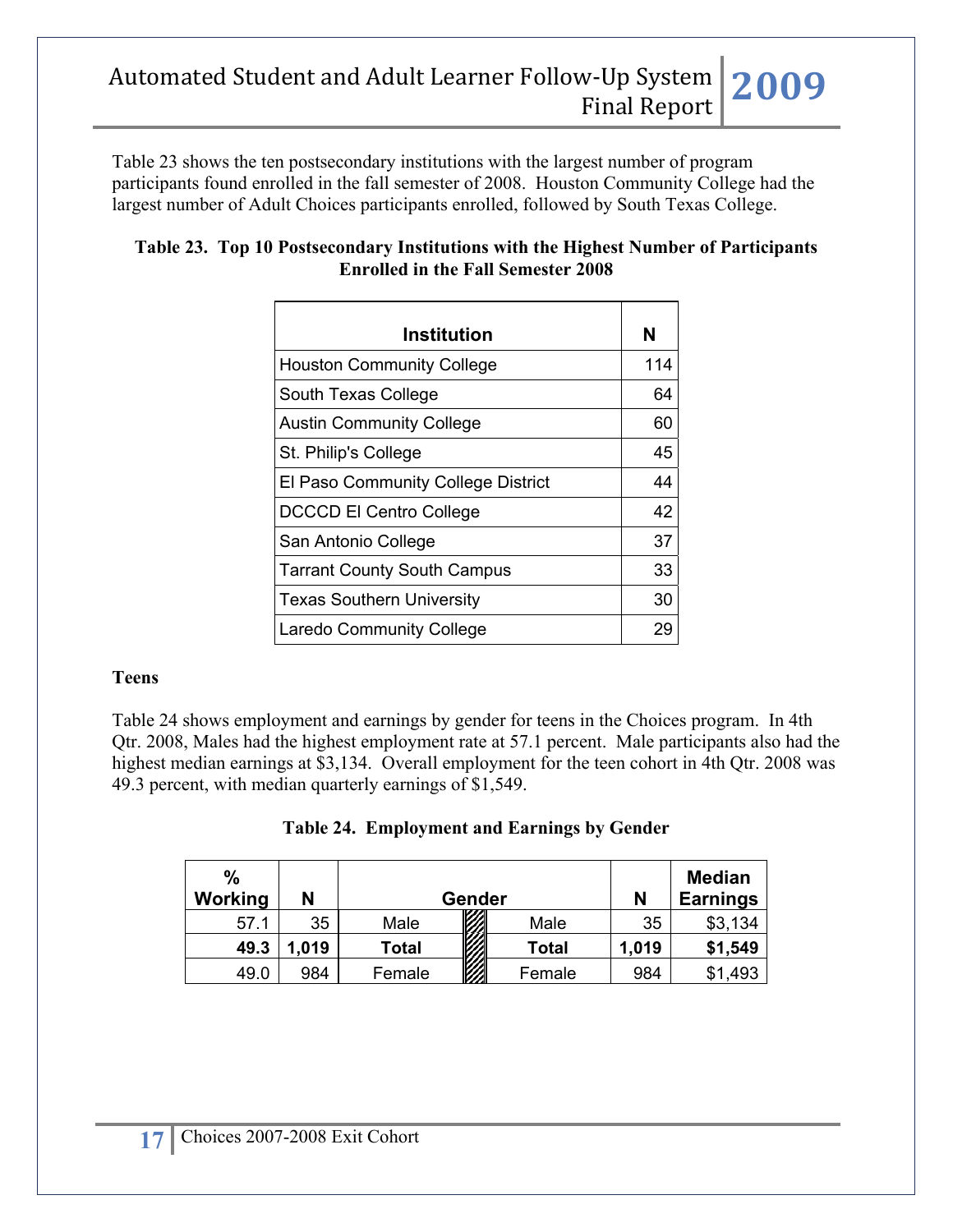When looking at racial subgroups with more than five participants working, Black teens had the highest employment in 4th Qtr. 2008 (Table 25) at 53.4 percent and Whites had the highest median quarterly earnings at \$1,672.

| $\frac{0}{0}$<br><b>Working</b> | N     | Race                                                                                                  |                    | N     | <b>Median</b><br><b>Earnings</b> |
|---------------------------------|-------|-------------------------------------------------------------------------------------------------------|--------------------|-------|----------------------------------|
| 53.4                            | 401   | <b>Black</b>                                                                                          | White              | 392   | \$1,672                          |
| 49.5                            | 210   | Other/Unknown                                                                                         | Other/Unknown      | 210   | \$1,572                          |
| 49.3                            | 1,019 | Total                                                                                                 | <b>Total</b>       | 1,019 | \$1,549                          |
| 45.9                            | 392   | White                                                                                                 | <b>Black</b>       | 401   | \$1,477                          |
| 44.4                            | 9     | American Indian                                                                                       | American Indian    | 9     | \$522                            |
|                                 |       | Hawaiian Native or                                                                                    | Hawaiian Native or |       |                                  |
| n/a                             | n/a   | Pacific Islander                                                                                      | Pacific Islander   | n/a   | n/a                              |
| n/a                             | 6     | Asian                                                                                                 | Asian              | 6     | n/a                              |
|                                 |       | <b>Note:</b> Cells with values less than 5 are marked "n/a" to protect the privacy of cohort members. |                    |       |                                  |

**Table 25. Employment and Earnings by Race (without Regard to Ethnicity)**

Table 26 shows employment and earnings by education level at entrance into the Choices program for teens. As with the adult portion of the cohort, most teen participants entered the program with a high school diploma or the equivalent (921, or 90.4% of the teen cohort). Participants classified as More than High School faired best during the target quarter, with employment at 61.5 percent and median earnings of \$1,784.

### **Table 26. Employment and Earnings by Education at Entry**

| $\frac{0}{0}$ |       |                                                                                                |                   |       | <b>Median</b>   |
|---------------|-------|------------------------------------------------------------------------------------------------|-------------------|-------|-----------------|
| Working       | N     | <b>Education at Entry</b>                                                                      |                   | N     | <b>Earnings</b> |
| 61.5          | 13    | More than HS                                                                                   | More than HS      | 13    | \$1,784         |
| 50.8          | 921   | High School/GED                                                                                | ▒ High School/GED | 921   | \$1,557         |
| 49.3          | 1,019 | Total                                                                                          | Total             | 1,019 | \$1,549         |
| 31.0          | 84    | Elementary/ESL                                                                                 | Elementary/ESL    | 84    | \$1,176         |
| n/a           | n/a   | No grade                                                                                       | No grade          | n/a   | n/a             |
|               |       | Note: Cells with values less than 5 are marked "n/a" to protect the privacy of cohort members. |                   |       |                 |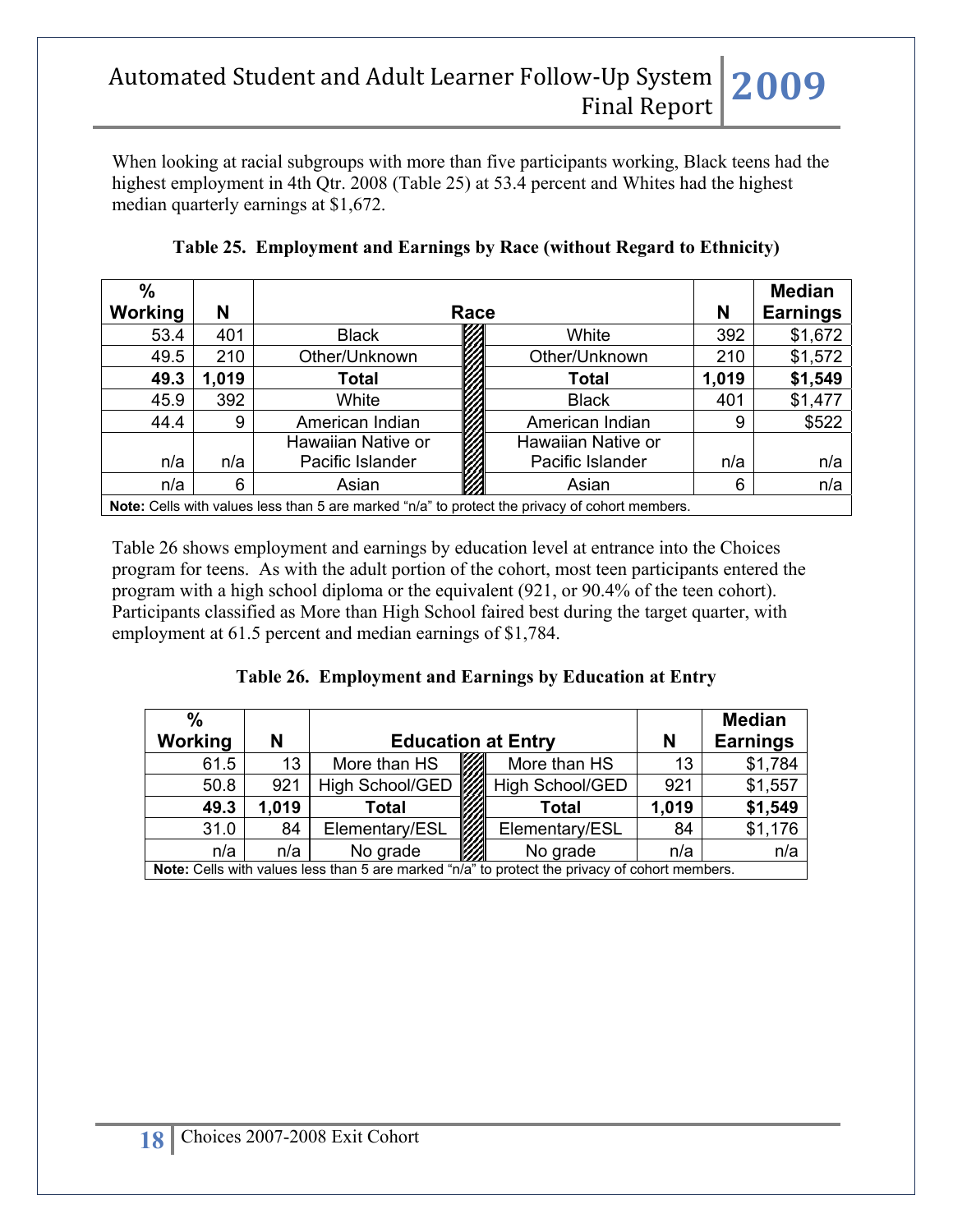The majority of teen Choices participants were involved in Core (with Limit) activities (Table 27). Those participating in Core activities had the highest employment and earnings in 4th Qtr. 2008, with 56.4 percent working and median quarterly earnings of \$2,120. Core activities seem to be correlated to higher employment and earnings in this exit cohort.

| $\%$    |       |                      |                   |       | <b>Median</b>   |
|---------|-------|----------------------|-------------------|-------|-----------------|
| Working | N     | <b>Core Category</b> |                   | N     | <b>Earnings</b> |
| 56.4    | 117   | Core                 | Core              | 117   | \$2,120         |
| 55.6    | 520   | Core (with Limit)    | <b>Total</b>      | 1,019 | \$1,549         |
| 49.3    | 1,019 | Total                | Core (with Limit) | 520   | \$1,534         |
| 38.5    | 382   | Non Core             | Non Core          | 382   | \$1,421         |

|  | Table 27. Employment and Earnings by Core Category |  |  |
|--|----------------------------------------------------|--|--|
|--|----------------------------------------------------|--|--|

Even though Education is the priority activity for Choices teens, we see the majority of teen participants in the Employment activity (Table 28). Teens in the Employment activity had the highest employment at 55.8 percent, and they also experienced the highest median and earnings over the study period with \$1,604.

|  |  | Table 28. Employment and Earnings by Activity |  |  |
|--|--|-----------------------------------------------|--|--|
|--|--|-----------------------------------------------|--|--|

| $\frac{0}{0}$<br>Working | N     |              | <b>Activity</b> |              | N     | <b>Median</b><br><b>Earnings</b> |
|--------------------------|-------|--------------|-----------------|--------------|-------|----------------------------------|
| 55.8                     | 617   | Employment   |                 | Employment   | 617   | \$1,604                          |
| 55.0                     | 20    | Training     |                 | <b>Total</b> | 1,019 | \$1,549                          |
| 49.3                     | 1,019 | <b>Total</b> |                 | Education    | 382   | \$1,421                          |
| 38.5                     | 382   | Education    |                 | Training     | 20    | \$959                            |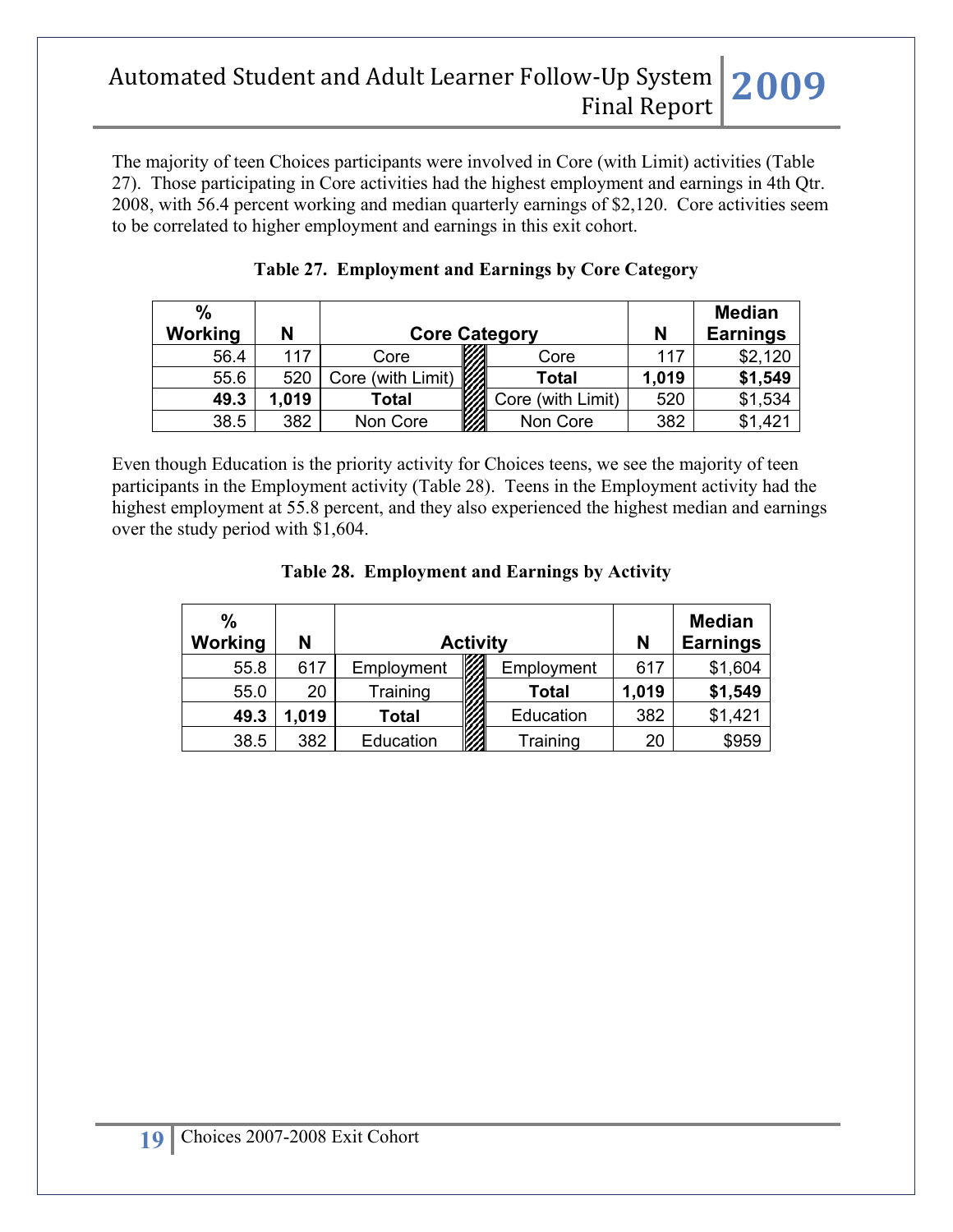Table 29 shows employment and earnings for teens by LWDA. Excluding LWDAs with participants too few to display, Concho Valley LWDA showed the highest employment in 4th Qtr. 2008 with 83.3 percent employed. Panhandle LWDA had the highest median quarterly earnings in 4th Qtr. 2008 at \$2,376. A majority of Choices Teen exiters came from the Gulf Coast LWDA (as with Adults), and had 52.8 percent employment in 4th Qtr. 2008 with median earnings of \$1,476.

| $\frac{0}{0}$<br>Working | N              |                                                                                                | <b>LWDA</b> |                         | N              | <b>Median</b><br><b>Earnings</b> |
|--------------------------|----------------|------------------------------------------------------------------------------------------------|-------------|-------------------------|----------------|----------------------------------|
| 83.3                     | $6\phantom{1}$ | Concho Valley                                                                                  |             | Panhandle               | 14             | \$2,376                          |
| 80.0                     | 10             | <b>Brazos Valley</b>                                                                           |             | <b>Upper Rio Grande</b> | 68             | \$1,924                          |
| 75.0                     | 20             | <b>Rural Capital</b>                                                                           |             | <b>Coastal Bend</b>     | 30             | \$1,903                          |
| 70.6                     | 17             | Southeast Texas                                                                                |             | <b>Dallas</b>           | 94             | \$1,849                          |
| 64.3                     | 14             | Panhandle                                                                                      |             | Middle Rio Grande       | 22             | \$1,728                          |
| 58.8                     | 17             | <b>Central Texas</b>                                                                           |             | North East Texas        | 19             | \$1,705                          |
| 57.1                     | $\overline{7}$ | <b>West Central</b>                                                                            |             | <b>East Texas</b>       | 28             | \$1,656                          |
| 57.1                     | 28             | <b>East Texas</b>                                                                              |             | <b>Brazos Valley</b>    | 10             | \$1,648                          |
| 56.3                     | 16             | Deep East Texas                                                                                |             | <b>Golden Crescent</b>  | 9              | \$1,645                          |
| 55.8                     | 43             | <b>Tarrant County</b>                                                                          |             | <b>West Central</b>     | $\overline{7}$ | \$1,618                          |
| 55.6                     | 9              | <b>Golden Crescent</b>                                                                         |             | <b>Heart of Texas</b>   | 8              | \$1,603                          |
|                          |                |                                                                                                |             | Lower                   |                |                                  |
| 54.3                     | 94             | <b>Dallas</b>                                                                                  |             | Rio Grande Valley       | 100            | \$1,555                          |
| 54.2                     | 24             | South Plains                                                                                   |             | <b>North Central</b>    | 30             | \$1,549                          |
| 53.3                     | 30             | <b>Coastal Bend</b>                                                                            |             | <b>Total</b>            | 1,019          | \$1,549                          |
| 52.9                     | 68             | <b>Upper Rio Grande</b>                                                                        |             | Capital Area            | 20             | \$1,534                          |
| 52.8                     | 267            | <b>Gulf Coast</b>                                                                              |             | <b>Rural Capital</b>    | 20             | \$1,477                          |
| 49.3                     | 1,019          | <b>Total</b>                                                                                   |             | <b>Gulf Coast</b>       | 267            | \$1,476                          |
| 45.5                     | 22             | South Texas                                                                                    |             | Alamo                   | 66             | \$1,443                          |
| 45.0                     | 20             | Capital Area                                                                                   |             | South Texas             | 22             | \$1,442                          |
|                          |                | Lower                                                                                          |             |                         |                |                                  |
| 45.0                     | 100            | Rio Grande Valley                                                                              |             | <b>Tarrant County</b>   | 43             | \$1,440                          |
| 43.8                     | 16             | Permian Basin                                                                                  |             | <b>Southeast Texas</b>  | 17             | \$1,414                          |
| 39.4                     | 66             | Alamo                                                                                          |             | <b>Central Texas</b>    | 17             | \$1,381                          |
| 29.0                     | 38             | <b>Cameron County</b>                                                                          |             | North Texas             | $\overline{7}$ | \$1,248                          |
| 28.6                     | $\overline{7}$ | North Texas                                                                                    |             | South Plains            | 24             | \$1,183                          |
| 27.3                     | 22             | Middle Rio Grande                                                                              |             | Deep East Texas         | 16             | \$1,135                          |
| 25.0                     | 8              | <b>Heart of Texas</b>                                                                          |             | Permian Basin           | 16             | \$1,099                          |
| 21.1                     | 19             | North East Texas                                                                               |             | Concho Valley           | 6              | \$835                            |
| 20.0                     | 30             | North Central                                                                                  |             | <b>Cameron County</b>   | 38             | \$759                            |
| n/a                      | n/a            | Texoma                                                                                         |             | Texoma                  | n/a            | n/a                              |
|                          |                | Note: Cells with values less than 5 are marked "n/a" to protect the privacy of cohort members. |             |                         |                |                                  |

### **Table 29. Employment and Earnings by LWDA**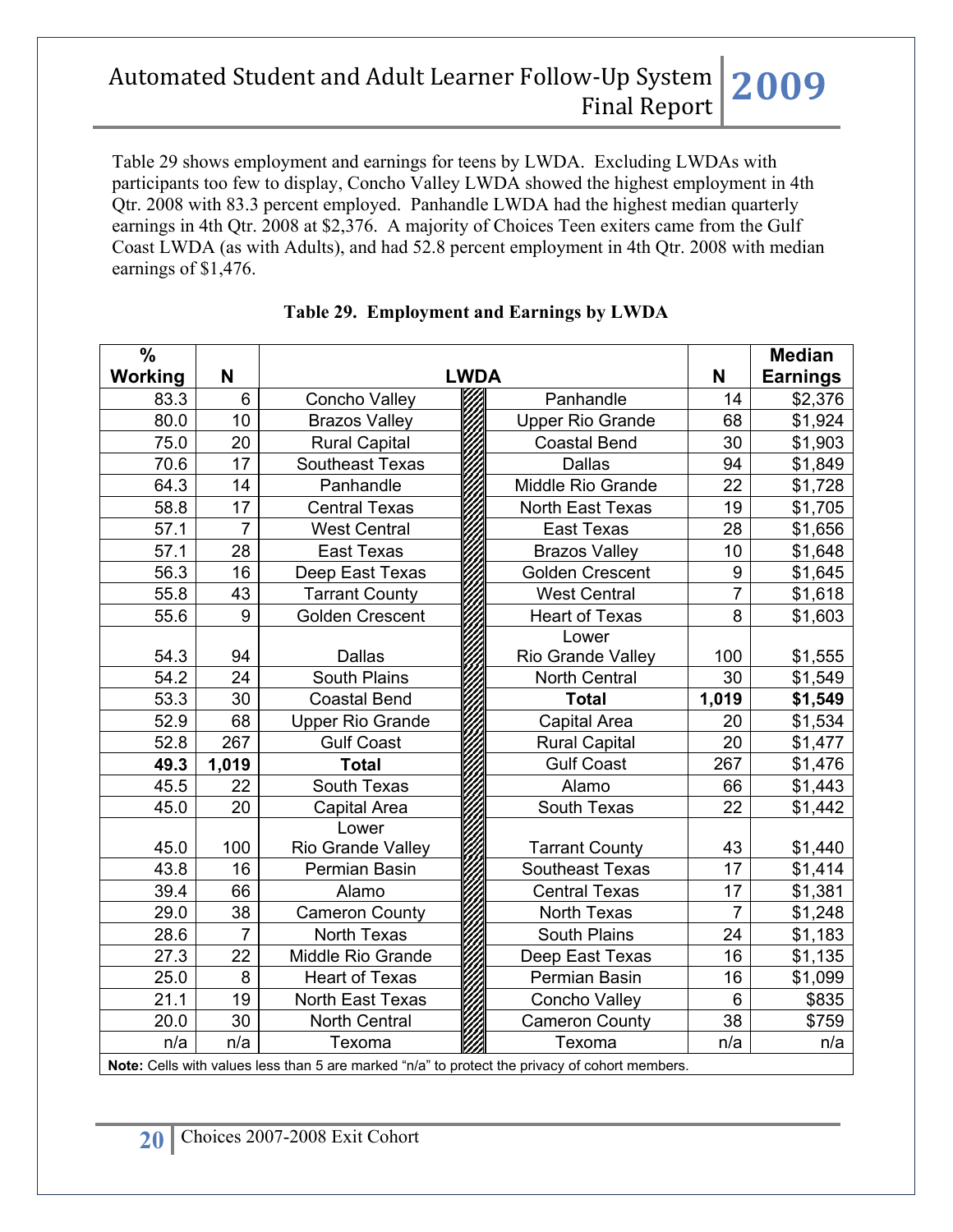As with the adults, a majority of teen Choices participants were classified as Caretakers (Table 30), with employment of 51.3 percent. Teens classified as Certified Child had the highest employment during the study period at 52.4 percent. Second Parents had the highest median quarterly earnings in  $4<sup>th</sup>$  Qtr. 2008 with \$2,203. Caretakers had median quarterly earnings of \$1,672.

| %       |       |                              |  |                        |       | <b>Median</b>   |
|---------|-------|------------------------------|--|------------------------|-------|-----------------|
| Working | N     | <b>Status in Group (SIG)</b> |  |                        | N     | <b>Earnings</b> |
| 52.4    | 21    | <b>Certified Child</b>       |  | <b>Second Parent</b>   | 26    | \$2,203         |
| 51.3    | 559   | Caretaker                    |  | Caretaker              | 559   | \$1,672         |
| 50.0    | 26    | <b>Second Parent</b>         |  | <b>Total</b>           | 1,019 | \$1,549         |
| 49.3    | 1.019 | <b>Total</b>                 |  | Other                  | 413   | \$1,415         |
| 46.3    | 413   | Other                        |  | <b>Certified Child</b> | 21    | \$1,048         |

| Table 30. Employment and Earnings by Status-in-Group (SIG) |  |  |
|------------------------------------------------------------|--|--|
|                                                            |  |  |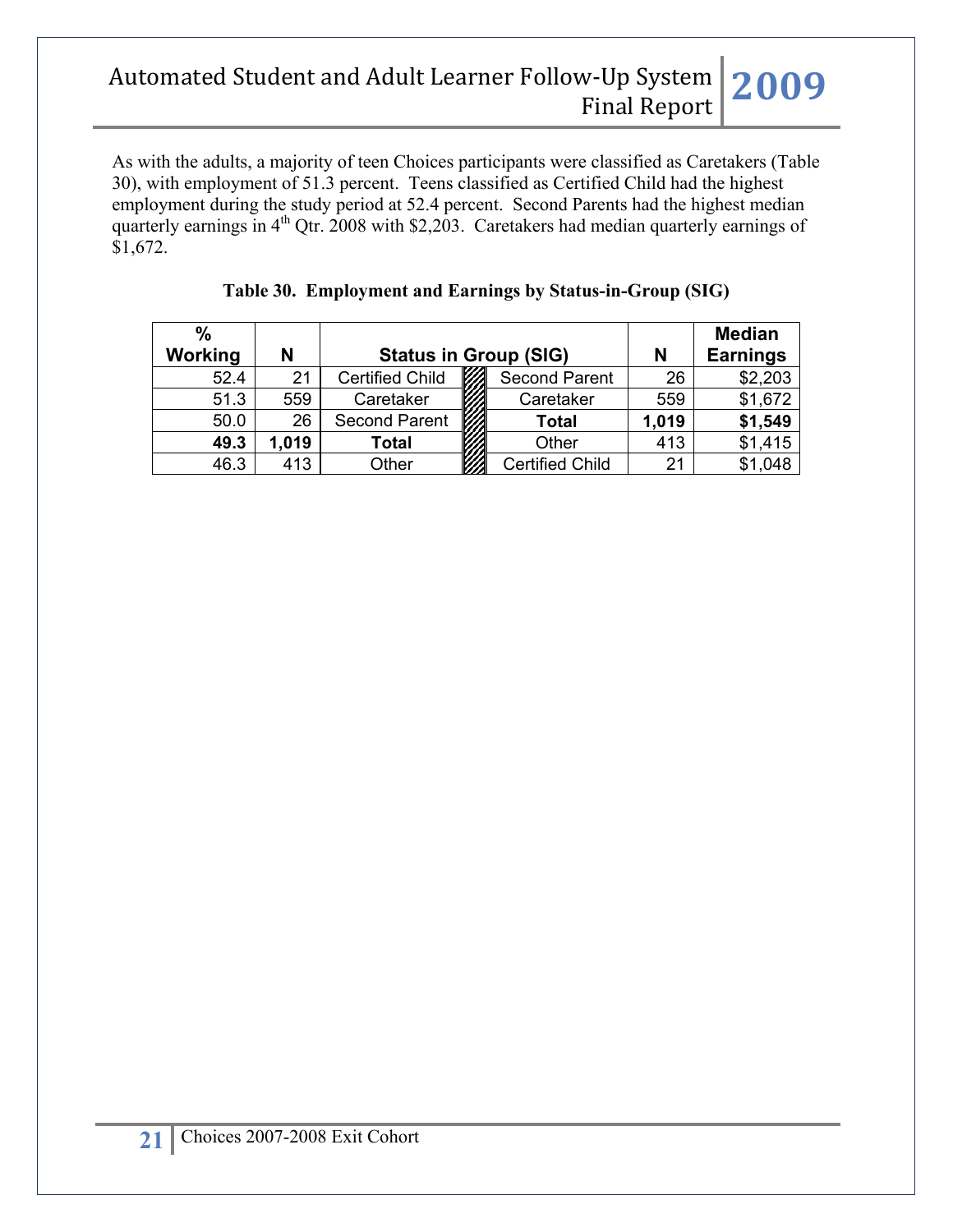As with adult Choices participants, the majority of teen Choices participants received the Job Search Assistance/Job Search service. That group had 55.3 percent employment during 4th Qtr. 2008 with median earnings of \$1,496 (Table 31). Amongst groups with substantial numbers, teen participants receiving the Unsubsidized Employment service had the highest employment at 59.2 percent, and the highest median earnings at \$2,207.

| $\frac{0}{0}$                                                                                  |                |                                |  |                                |       | <b>Median</b>   |
|------------------------------------------------------------------------------------------------|----------------|--------------------------------|--|--------------------------------|-------|-----------------|
| Working                                                                                        | N              | <b>Service</b>                 |  |                                | N     | <b>Earnings</b> |
|                                                                                                |                | Occupational/Vocational        |  | <b>Basic Educational</b>       |       |                 |
| 64.3                                                                                           | 14             | Training                       |  | Skills/ABE                     | 17    | \$2,950         |
| 59.2                                                                                           | 103            | <b>Unsubsidized Employment</b> |  | <b>Unsubsidized Employment</b> | 103   | \$2,207         |
|                                                                                                |                | Job Readiness/                 |  | Work Experience/               |       |                 |
| 56.0                                                                                           | 25             | <b>Pre-Employment Skills</b>   |  | <b>Skills Training</b>         | 6     | \$2,114         |
|                                                                                                |                | Job Search Assistance/         |  | Job Readiness/                 |       |                 |
| 55.3                                                                                           | 481            | Job Search                     |  | <b>Pre-Employment Skills</b>   | 25    | \$1,867         |
| 49.3                                                                                           | 1,019          | Total                          |  | <b>Total</b>                   | 1,019 | \$1,549         |
|                                                                                                |                |                                |  | Job Search Assistance/         |       |                 |
| 42.9                                                                                           | 7              | <b>Community Service</b>       |  | Job Search                     | 481   | \$1,496         |
| 42.9                                                                                           | $\overline{7}$ | Non-Work-based Literacy        |  | <b>Community Service</b>       | 7     | \$1,459         |
| 40.1                                                                                           | 297            | <b>High School</b>             |  | <b>High School</b>             | 297   | \$1,312         |
| 35.1                                                                                           | 57             | <b>GED</b>                     |  | <b>GED</b>                     | 57    | \$1,208         |
|                                                                                                |                | Work Experience/               |  |                                |       |                 |
| 33.3                                                                                           | 6              | <b>Skills Training</b>         |  | Non-Work-based Literacy        | 7     | \$1,085         |
|                                                                                                |                | <b>Basic Educational</b>       |  | Occupational/Vocational        |       |                 |
| 29.4                                                                                           | 17             | Skills/ABE                     |  | Training                       | 14    | \$959           |
| n/a                                                                                            | n/a            | Middle School                  |  | Middle School                  | n/a   | n/a             |
|                                                                                                |                | Job Creation/                  |  | Job Creation/                  |       |                 |
| n/a                                                                                            | n/a            | Subsidized Work                |  | Subsidized Work                | n/a   | n/a             |
| n/a                                                                                            | n/a            | <b>Work-based Literacy</b>     |  | <b>Work-based Literacy</b>     | n/a   | n/a             |
| n/a                                                                                            | n/a            | <b>Education - Other</b>       |  | <b>Education - Other</b>       | n/a   | n/a             |
| Note: Cells with values less than 5 are marked "n/a" to protect the privacy of cohort members. |                |                                |  |                                |       |                 |

### **Table 31. Employment by Service Received**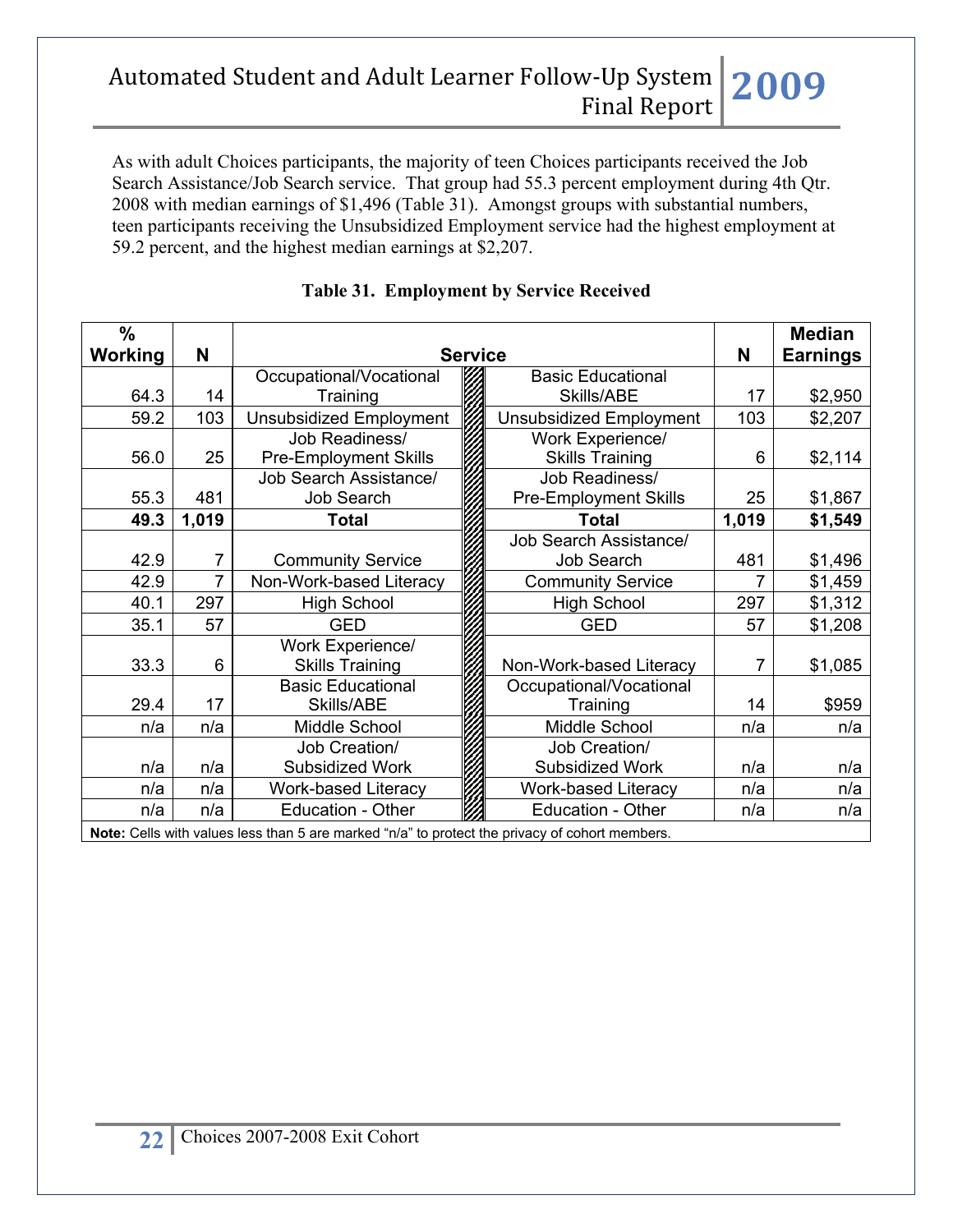Table 32 shows the top ten industries of employment for teens found working in 4<sup>th</sup> Qtr. 2008. Limited-Service Eating Places was the most common industry sector of employment among teen Choices participants found employed during 4th Qtr. 2008. Those participants working in the Business Support Services sector earned the highest median quarterly earnings in 4th Qtr. 2008 at \$2,659.

| <b>Industry of Employment</b>           | N<br>Working | <b>Median</b><br><b>Earnings</b> | <b>NAICS</b><br>Code |
|-----------------------------------------|--------------|----------------------------------|----------------------|
| <b>Limited-Service Eating Places</b>    | 129          | \$1,436                          | 7222                 |
| <b>Employment Services</b>              | 36           | \$828                            | 5613                 |
| <b>Other General Merchandise Stores</b> | 35           | \$1,137                          | 4529                 |
| <b>Full-Service Restaurants</b>         | 32           | \$1,458                          | 7221                 |
| <b>Clothing Stores</b>                  | 23           | \$499                            | 4481                 |
| <b>Gasoline Stations</b>                | 21           | \$1,616                          | 4471                 |
| <b>Grocery Stores</b>                   | 19           | \$1,289                          | 4451                 |
| <b>Department Stores</b>                | 18           | \$1,512                          | 4521                 |
| <b>Business Support Services</b>        | 15           | \$2,659                          | 5614                 |
| <b>Home Health Care Services</b>        | 14           | \$1,715                          | 6216                 |

**Table 32. Top 10 Industries of Employment by 4-Digit NAICS Code**

Table 33 shows the Classification of Instructional Programming (CIP) titles of the top 10 areas of enrollment for Teen Choices program participants who were found enrolled in postsecondary education during the fall semester of 2008. Just like Adult Choices participants, General Studies had the most participants, followed by Nursing - Registered Nurse Training (RN, ASN, BSN, MSN), with Liberal Arts and Sciences/Liberal Studies coming in third.

#### **Table 33. Top 10 Areas of Enrollment, by 6-digit CIP Code, for All Participants Enrolled in Postsecondary Education in the Fall Semester 2008**

| <b>CIP Title</b>                                          | N   |
|-----------------------------------------------------------|-----|
| <b>General Studies</b>                                    | 189 |
| Nursing - Registered Nurse Training (RN, ASN, BSN, MSN)   | 167 |
| Liberal Arts and Sciences/Liberal Studies                 | 97  |
| Undeclared                                                | 65  |
| Multi-/Interdisciplinary Studies, Other                   | 62  |
| Licensed Practical / Vocational Nurse Training (LPN, LVN, | 54  |
| Business Administration and Management, General           | 54  |
| <b>Criminal Justice/Safety Studies</b>                    | 40  |
| Administrative Assistant and Secretarial Science, General | 35  |
| Business/Commerce, General                                | 33  |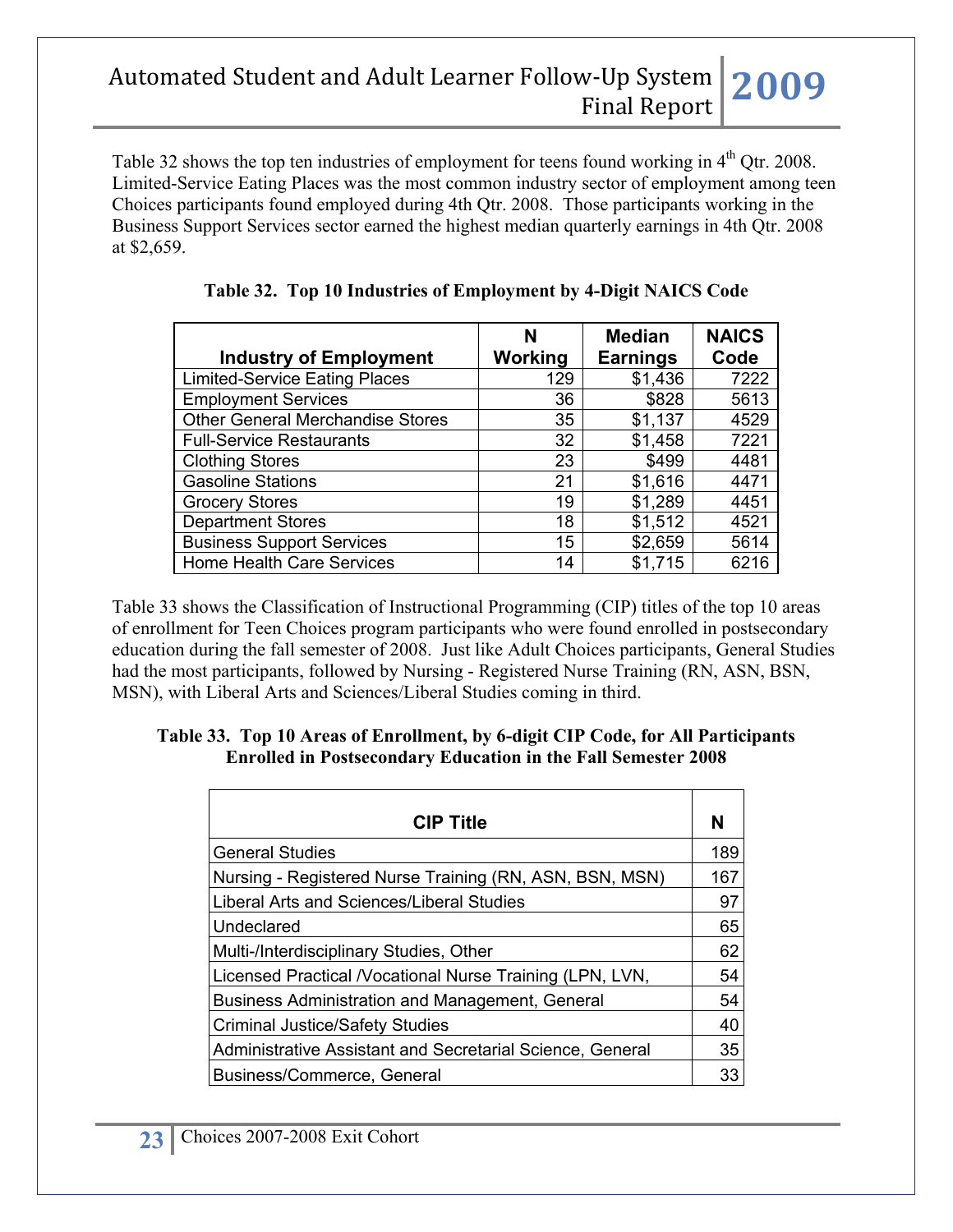Table 34 shows the ten postsecondary institutions with the largest number of program participants found enrolled in the fall semester of 2008. Houston Community College had the largest number of exiters enrolled, followed by South Texas College, with Austin Community College third on the list again.

| Institution                        |     |  |  |
|------------------------------------|-----|--|--|
| <b>Houston Community College</b>   | 115 |  |  |
| South Texas College                | 69  |  |  |
| <b>Austin Community College</b>    | 61  |  |  |
| St. Philip's College               | 46  |  |  |
| El Paso Community College District | 46  |  |  |
| <b>DCCCD El Centro College</b>     | 43  |  |  |
| San Antonio College                | 39  |  |  |
| <b>Tarrant County South Campus</b> | 33  |  |  |
| <b>Laredo Community College</b>    | 32  |  |  |
| <b>Texas Southern University</b>   | 31  |  |  |

### **Table 34. Top 10 Postsecondary Institutions with the Highest Number of Participants Enrolled in the Fall Semester 2008**